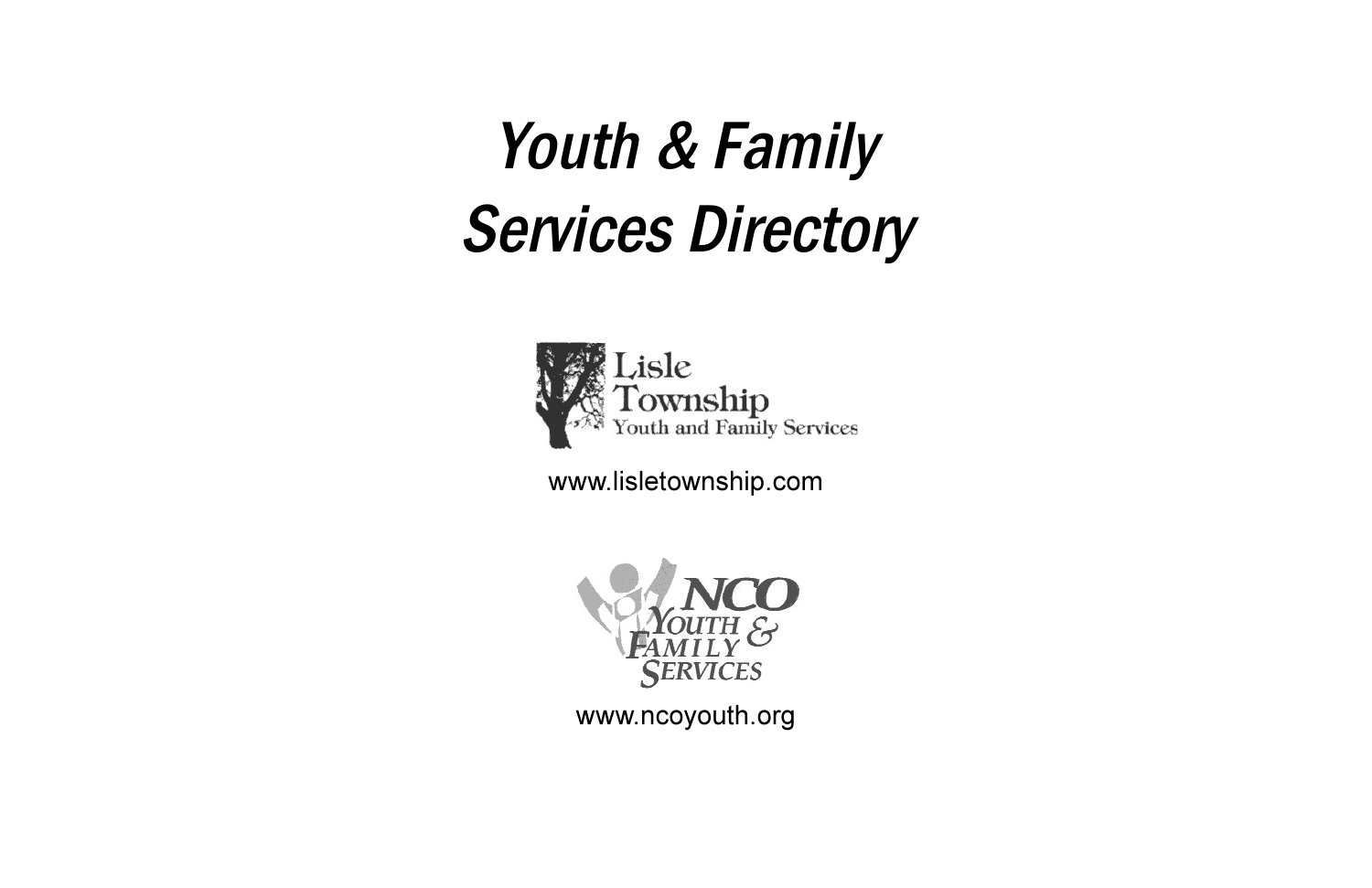### Back outside cover

#### SUBJECT INDEX

#### SPONSORS:

Lisle Savings Bank Lisle Township Naperville Jaycees Naperville Township NCO Youth & Family Services Village of Woodridge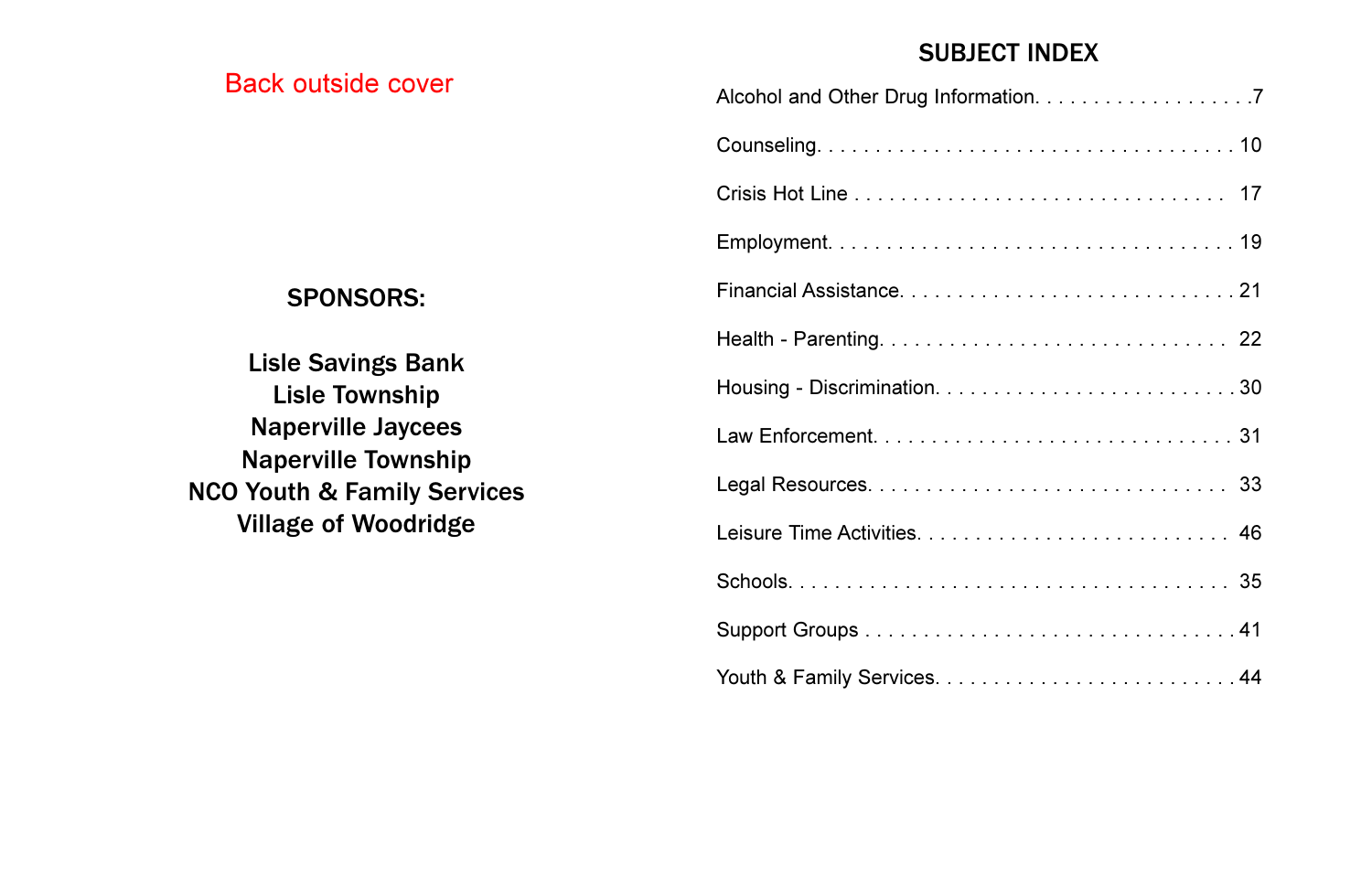### ALPHABETICAL INDEX<br>continued.

| American Cancer Society, DuPage Stop Smoking 17    |    |
|----------------------------------------------------|----|
|                                                    |    |
|                                                    |    |
|                                                    |    |
|                                                    |    |
| Boy Scouts of America 46                           |    |
|                                                    |    |
|                                                    |    |
|                                                    |    |
|                                                    |    |
|                                                    |    |
| Community Against Substance Abuse (C.A.S.A). 27    |    |
|                                                    |    |
|                                                    |    |
|                                                    |    |
|                                                    | 9  |
|                                                    |    |
|                                                    |    |
| Department of Probation and Court Services. 31     |    |
| Department of Social and Health Services 13        |    |
|                                                    |    |
|                                                    |    |
| DuPage Bar and Legal Aid Service 34                |    |
| DuPage County Children's Center.                   | 31 |
| DuPage County Department of Human Services. 24     |    |
|                                                    |    |
| DuPage County Health Department Crisis Unit. 13,17 |    |

## ALPHABETICAL INDEX

| DuPage County Lawyer Referral Service 33              |  |
|-------------------------------------------------------|--|
|                                                       |  |
| DuPage County Women Against Rape (DWAR) 17            |  |
| DuPage Work Force Development 19                      |  |
| DuPage Youth Services Coalition, Inc. 14              |  |
|                                                       |  |
| Evangelical Child and Family Agency. 14,25            |  |
|                                                       |  |
|                                                       |  |
|                                                       |  |
|                                                       |  |
|                                                       |  |
|                                                       |  |
|                                                       |  |
|                                                       |  |
|                                                       |  |
| Girl Scouts of DuPage County, Inc. 47                 |  |
|                                                       |  |
| Guidance Center of Memorial Hospital. 9               |  |
|                                                       |  |
| Home Schooling Families of Illinois. 41               |  |
|                                                       |  |
|                                                       |  |
| Illinois Department of Children & Family Services. 14 |  |
| Illinois Department of Human Services 14,21           |  |
| Illinois Prairie Counsel of Campfire Inc 47           |  |
|                                                       |  |
|                                                       |  |
| LDS Employment Resource Services. 20                  |  |
|                                                       |  |
|                                                       |  |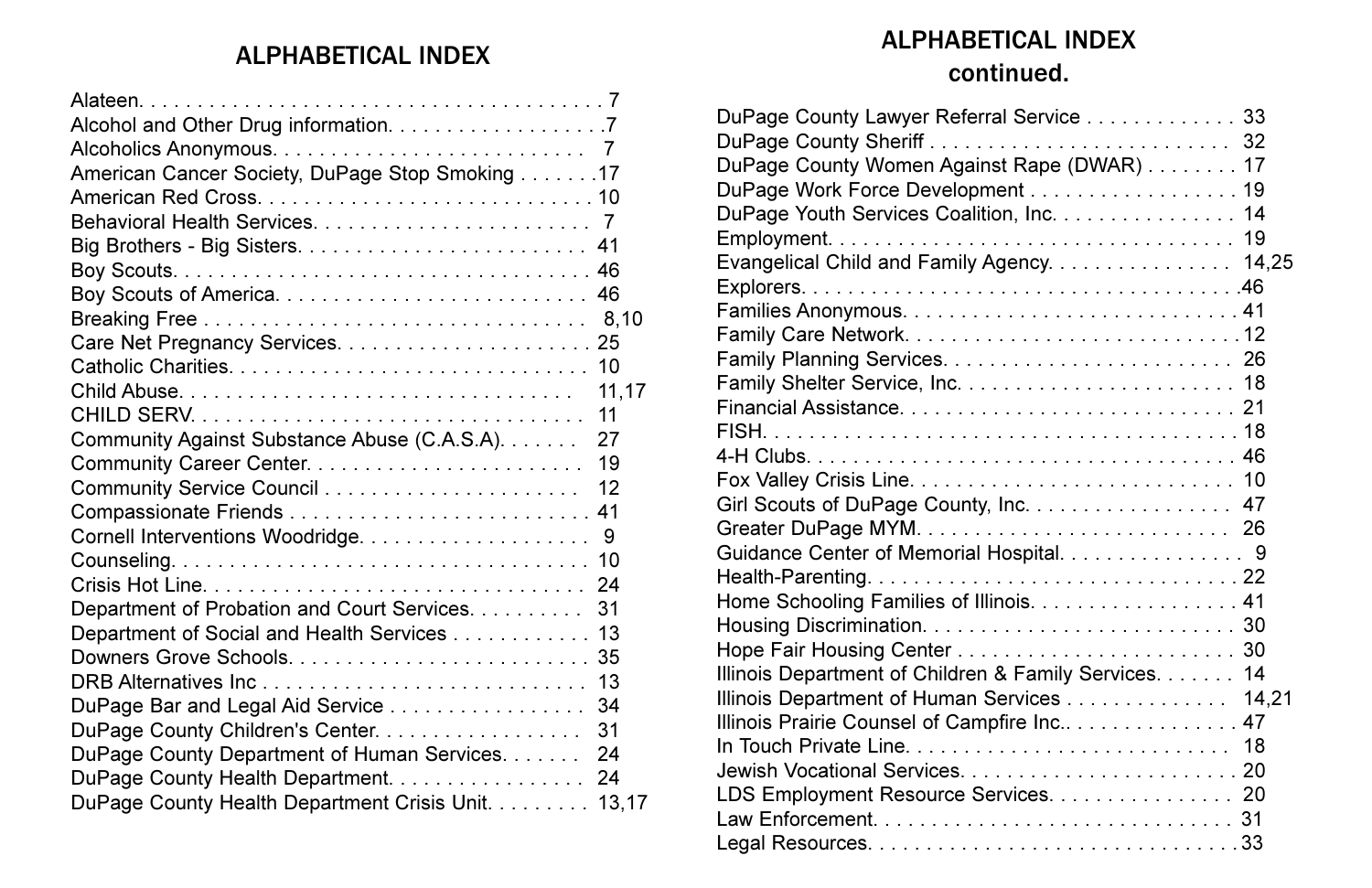### ALPHABETICAL INDEX continued

| Lisle Township Youth & Family Services. 44             |       |
|--------------------------------------------------------|-------|
| Little Friends Parent-Infant Program. 27               |       |
|                                                        |       |
| Metropolitan Family Services-DuPage. 15,16             |       |
|                                                        | 18    |
| Naperville, City of, Social Service Division.          | 31    |
|                                                        | 42    |
|                                                        | 49    |
|                                                        | 32    |
| Naperville Police Dept. Crime Prevention Unit I-Search | 32    |
|                                                        | 22    |
|                                                        | 23    |
| National Child Abuse Hotline                           | 18    |
|                                                        | 19    |
|                                                        | 15.44 |
|                                                        | 9     |
|                                                        | 42    |
| PFLAG Aurora/Fox Valley Chapter.                       | 42    |
|                                                        | 42    |
|                                                        | 46    |
| Pfeiffer Treatment Center                              | 23    |
|                                                        |       |
|                                                        |       |

### ALPHABETICAL INDEX

#### continued

| Samaritan Inter-Faith Counseling Center. 15       |  |
|---------------------------------------------------|--|
| Sexually Transmitted Diseases Check Line. 19      |  |
| Sexually Transmitted Disease Clinic. 28           |  |
|                                                   |  |
|                                                   |  |
|                                                   |  |
|                                                   |  |
|                                                   |  |
|                                                   |  |
| Woodridge Community Resource Center. 45           |  |
|                                                   |  |
|                                                   |  |
|                                                   |  |
| YMCA Indian Boundary 50                           |  |
|                                                   |  |
| YWCA Metropolitan Chicago-DuPage District. 16,29  |  |
| YWCA of DuPage Child Care Resource & Referral. 28 |  |

#### **SCHOOL INDEX**

| Downers Grove North High School. 35       |     |
|-------------------------------------------|-----|
| Downers Grove South High School. 35       |     |
|                                           |     |
|                                           |     |
|                                           |     |
| Indian Prairie School District #204. 37   |     |
| Jefferson Jr. High School (Naperville).   | -37 |
| Jefferson Jr. High School (Woodridge). 36 |     |
|                                           |     |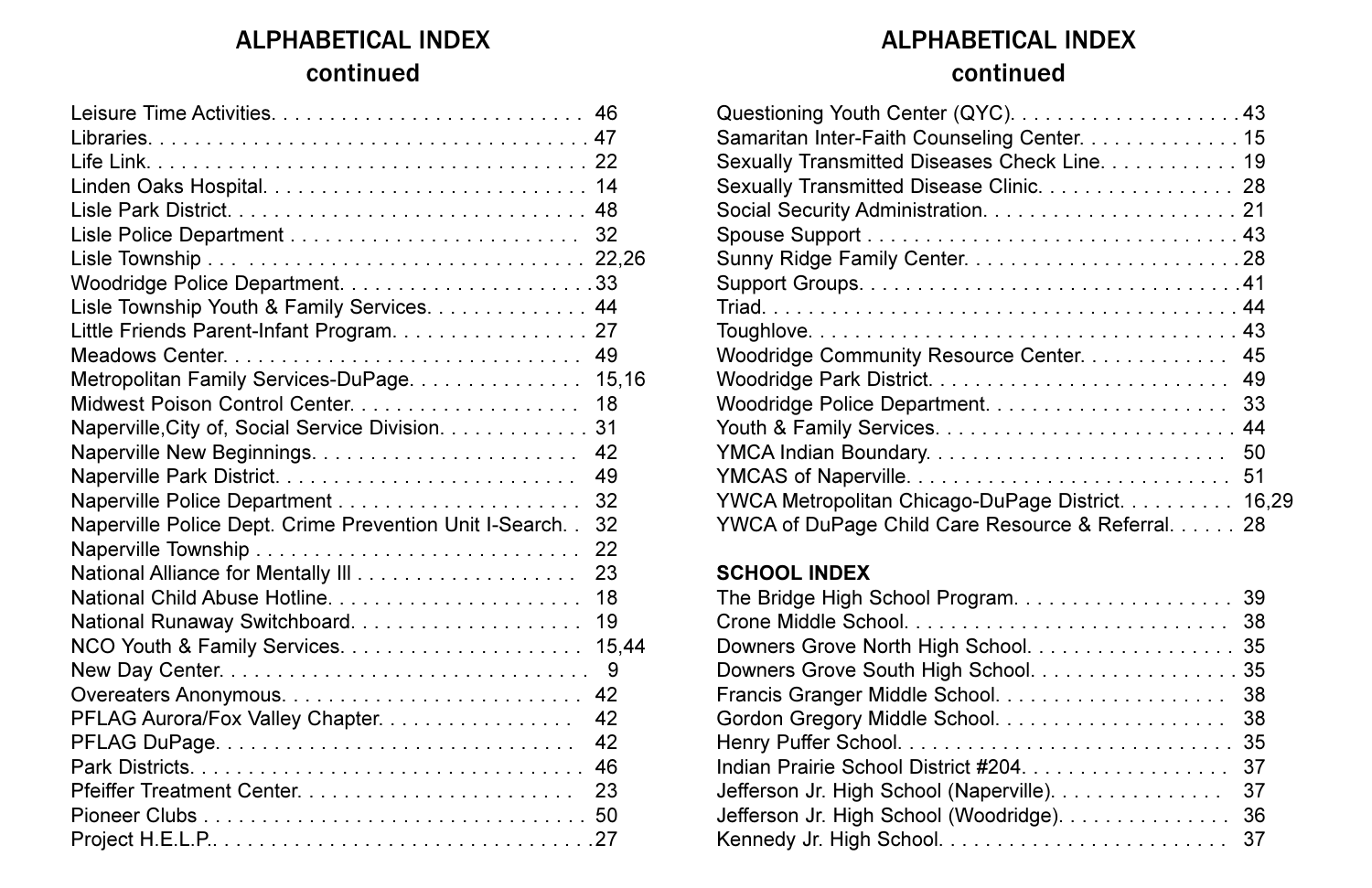### ALPHABETICAL INDEX continued

#### **SCHOOLS contd.**

| 36                                                       |
|----------------------------------------------------------|
| Naperville Student Assistance Program.<br>38             |
| Neuqua Valley High School<br>38                          |
| Ombudsman Education Services<br>39                       |
| School Association For Special Education In DuPage<br>40 |
| Technology Center Of DuPage<br>-35                       |
| 37                                                       |
| 37                                                       |
|                                                          |

### ALCOHOL & OTHER DRUG INFORMATION

#### **ALANON/ALATEEN**

(630) 627-4441 Lombard Self help groups for those affected by someone's drinking

#### **ALCOHOLICS ANONYMOUS,**

Referral Service & Treatment Program P.O. Box 9213 Downers Grove, IL 60515 (630) 852-8895, (800) 711-6375 (24 HR Helpline) P.O. Box 143 Naperville, IL 60566 (630) 355-2622

Services: 24 Hour answering service will put you in contact with a volunteer. If you think you have a drinking problem, call for help.

#### **BEHAVIORAL HEALTH SERVICES CENTRAL DUPAGE HOSPITAL**

27 W 350 Highlake Rd., Winfield, IL 60190 (630) 933-4000

Services: Center provides inpatient and outpatient treatment, diagnostic services, information and referral. Community Education Seminars, lectures and films. Aftercare planning and follow-up. A.A., AlAnon, C.A., N.A., meetings.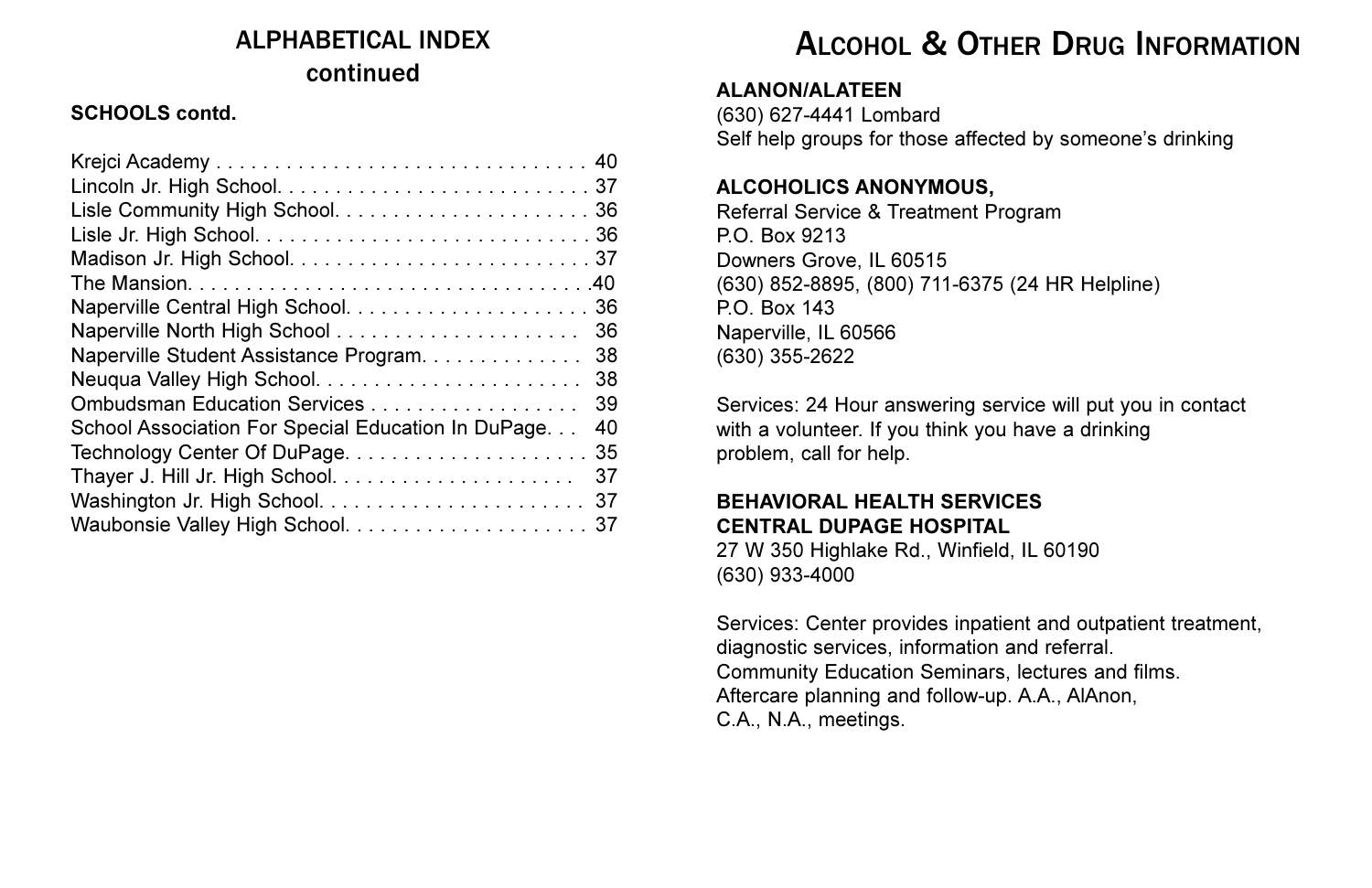### ALCOHOL & OTHER DRUG INFORMATION ALCOHOL & OTHER DRUG INFORMATION

#### **BREAKING FREE**

120 Gale Street Aurora, IL 60506 (630) 897-1003

Services: Comprehensive community based prevention services. Substance abuse counseling for adolescents and adults.

#### **BREAKING FREE**

800 W. 5th Ave., Suite 102B Naperville, IL, 60563 (630) 355-2585

Services: Comprehensive community based prevention services. Substance abuse counseling for adolescents and adults.

#### **THE GUIDANCE CENTER OF MEMORIAL HOSPITAL**

183 N. York Road Elmhurst, IL 60126 630) 941-4577

Services: Drug and alcohol information; individual group and family counseling and therapy; educational classes and seminars on alcohol and drugs; consultation; urinalysis, evaluation, and assessment as to needs of each individual seeking counseling.

#### **CORNELL INTERVENTIONS WOODRIDGE**

2221 64th St., Woodridge, IL 60517 (630) 968-6477 - 24 HOUR INFORMATION LINE FAX (630) 968-6670

Services: The Intervention Woodridge facility provides confidential chemical dependency services for adolescents,adults and their families. Services include assessment, short-term and longterm residential and alternative to suspension programs.

#### **NEW DAY CENTER CHEMICAL DEPENDENCY SERVICES**

1 Salt Creek Ln., Hinsdale, IL 60521 (630) 856-7701 (24 hour information line) Fax: (630)856-7706

Services: Center for Substance Abuse Services, out-patient treatment.

Services include a program for the family and a structured aftercare program for up to two years. Inpatient-detox only.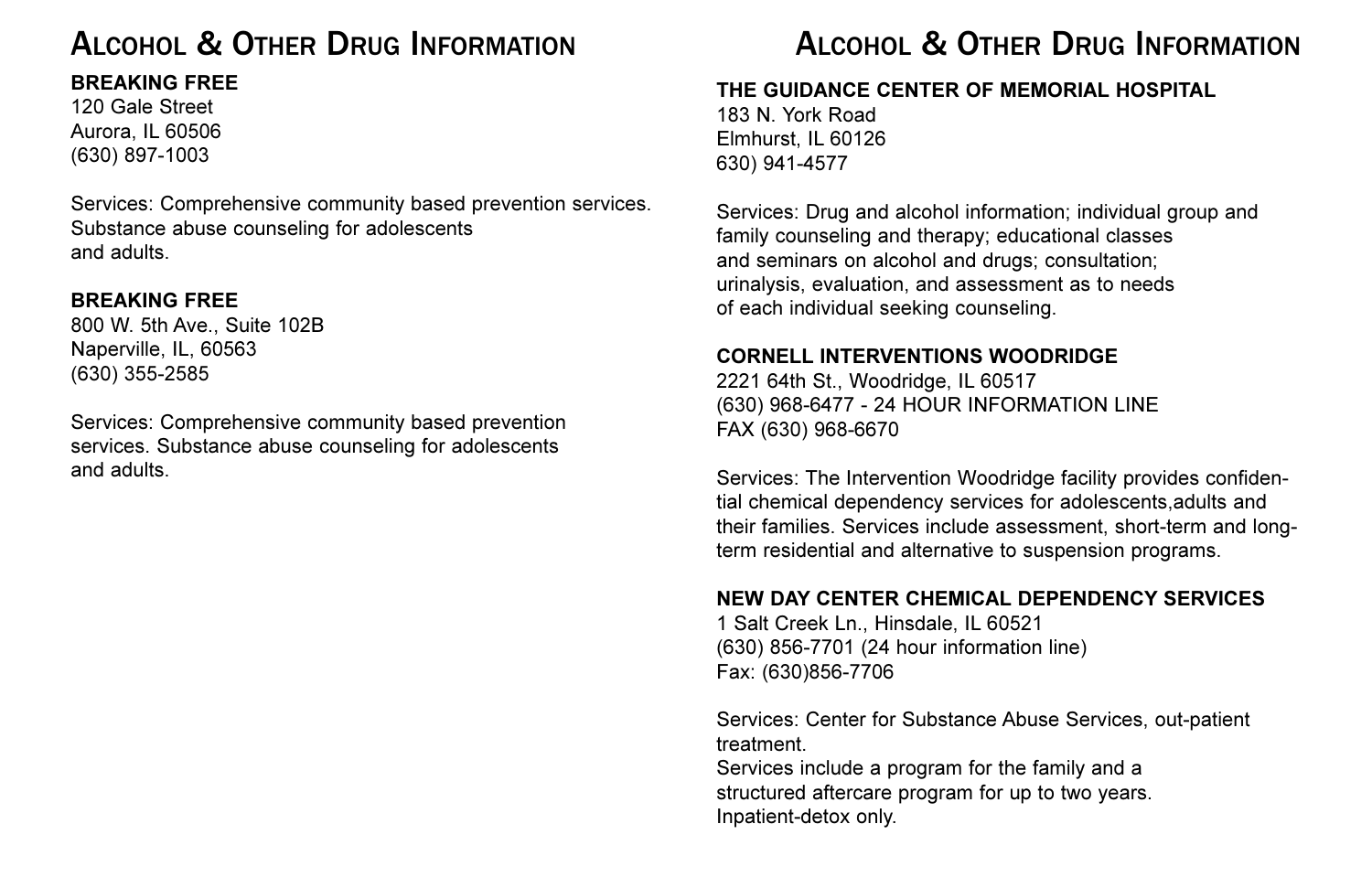### **COUNSELING**

#### **AMERICAN RED CROSS, MID-AMERICA CHAPTER**

OF GREATER CHICAGO (312) 729-6100 24 hour emergency service (630) 801-7665 - Aurora

#### Services:

Red Cross sponsors youth groups in the high schools. Young people do volunteer work in various agencies and institutions; disaster preparedness.

#### **BREAKING FREE**

120 Gale St. Aurora, IL 60506 (630) 897-1003

Services: Comprehensive community based prevention services. Substance abuse counseling for adolescents and adults.

#### **FOX VALLEY CRISIS LINE**

Referral Resource Center (630) 897-5522

#### **CATHOLIC CHARITIES**

26 W. St. Charles Rd., Lombard, IL 60148 (630) 495-9850

Services: Counseling and casework services to children and their families, foster home care and adoption; services to unwed parents; Emergency services and transitional housing.

**CHILD ABUSE**: Hot Line 800-252-2873 Outside of Illinois 217-524-2606

Services: Family casework, protective services, foster care, institutional placement, adoption and licensing of child care facilities, direct child welfare services if necessary, homemakers and day care services on a temporary basis during family crisis.

#### **CHILD SERV**

Suite 450, 8765 W. Higgins, Chicago, IL 60631 (773) 693-0300 Group Homes Information: 1220 Iroquois, Suite 102 Naperville, IL 60563 (630) 778-7250 Foster Care Information Beverly Office 9261 S. Western Chicago, IL 60620 (773) 233-5100

Services: Emergency shelter for girls overnight up to 3 months. available in Naperville. Long term group home for girls 6 mo.-2 yr. available in Downers Grove and Naperville. Long term group home for boys in Lisle.

### COUNSELING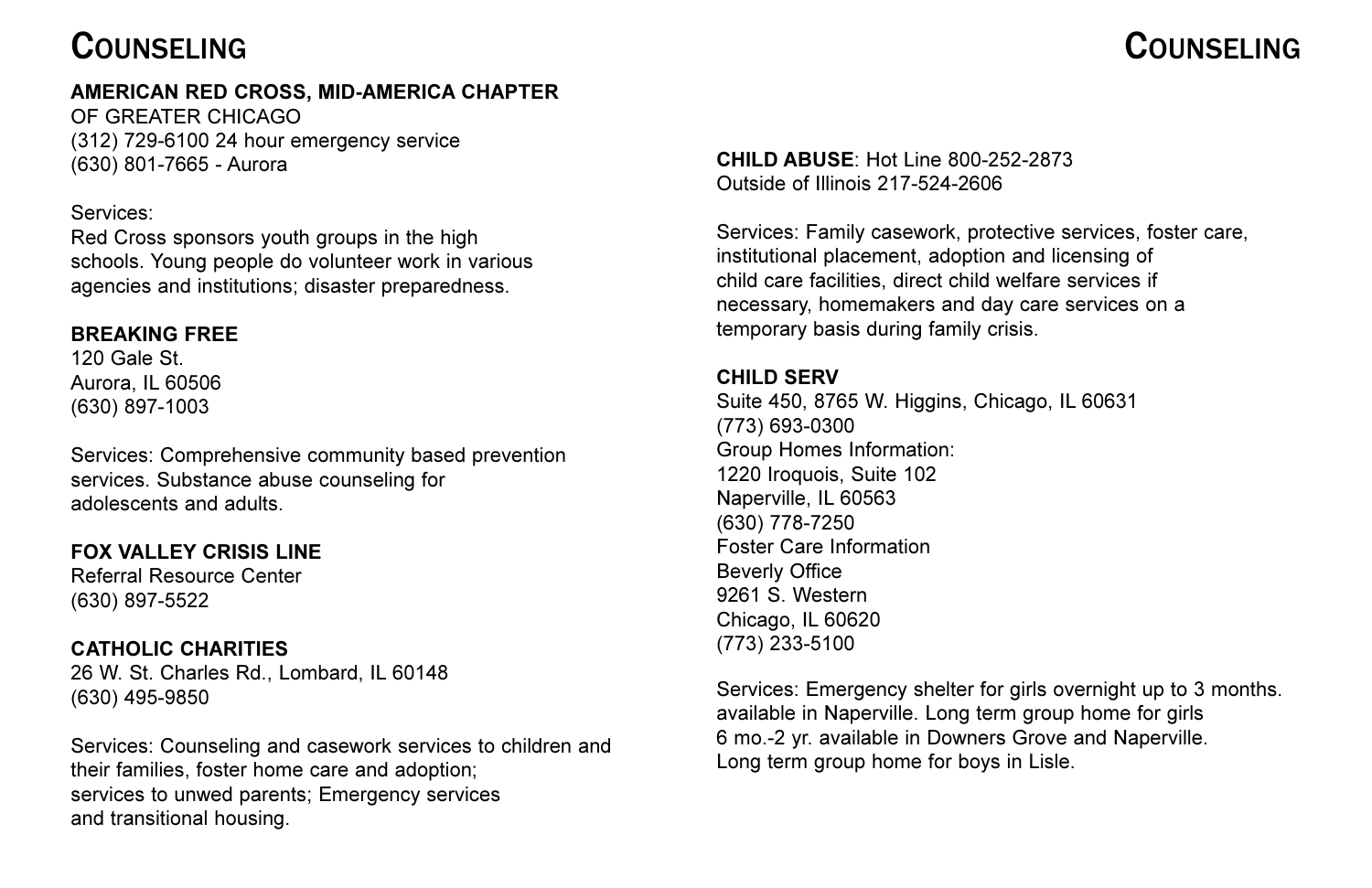### **COUNSELING**

#### **FAMILY CARE NETWORK - OAKLAWN CHILDHOOD TRAUMA TREATMENT PROGRAM**

391 Quadrangle Dr., Suite N4 Bolingbrook, IL 60440 (630) 679-0128

Services: Individual, family, and marital treatment for incestuous families - children, adults, and offenders. Special program for adolescent offenders. United Way agency.

#### **COMMUNITY SERVICE COUNCIL**

719 Parkwood Ave., Romeoville, IL 60446 (815) 886-5000

Services: Individual, family and marital counseling: family life education. Professional social work staff.

#### **DEPARTMENT OF SOCIAL AND HEALTH SERVICES**

842 Curtiss, Downers Grove, IL 60515 (630) 434-5595

Services: Counseling, individual, family and couples. Information & referral, crisis intervention. Educational Services.

#### **DRB ALTERNATIVES INC.**

608 S. Washington St., Naperville, IL 60540 (630) 983-6801

Services: Group, individual, family & couple counseling for adolescents and adults. Substance abuse problems addressed. Women's group and infidelity issues. Divorce mediation services. An alternative to the traditional litigation process.

#### **DUPAGE COUNTY HEALTH DEPARTMENT CRISES UNIT**

440 S. Finley Road, Lombard, IL 60148 (630) 627-1700

Services: Mental Health, short term outpatient psychiatric care to those with emotional difficulties; individual and group therapy. For previously hospitalized psychiatric children and adolescents. Outreach Case management. Day treatment and residential services for chronically mentally ill, alcohol and substance abuse counseling, education and consultation to community and schools.

### COUNSELING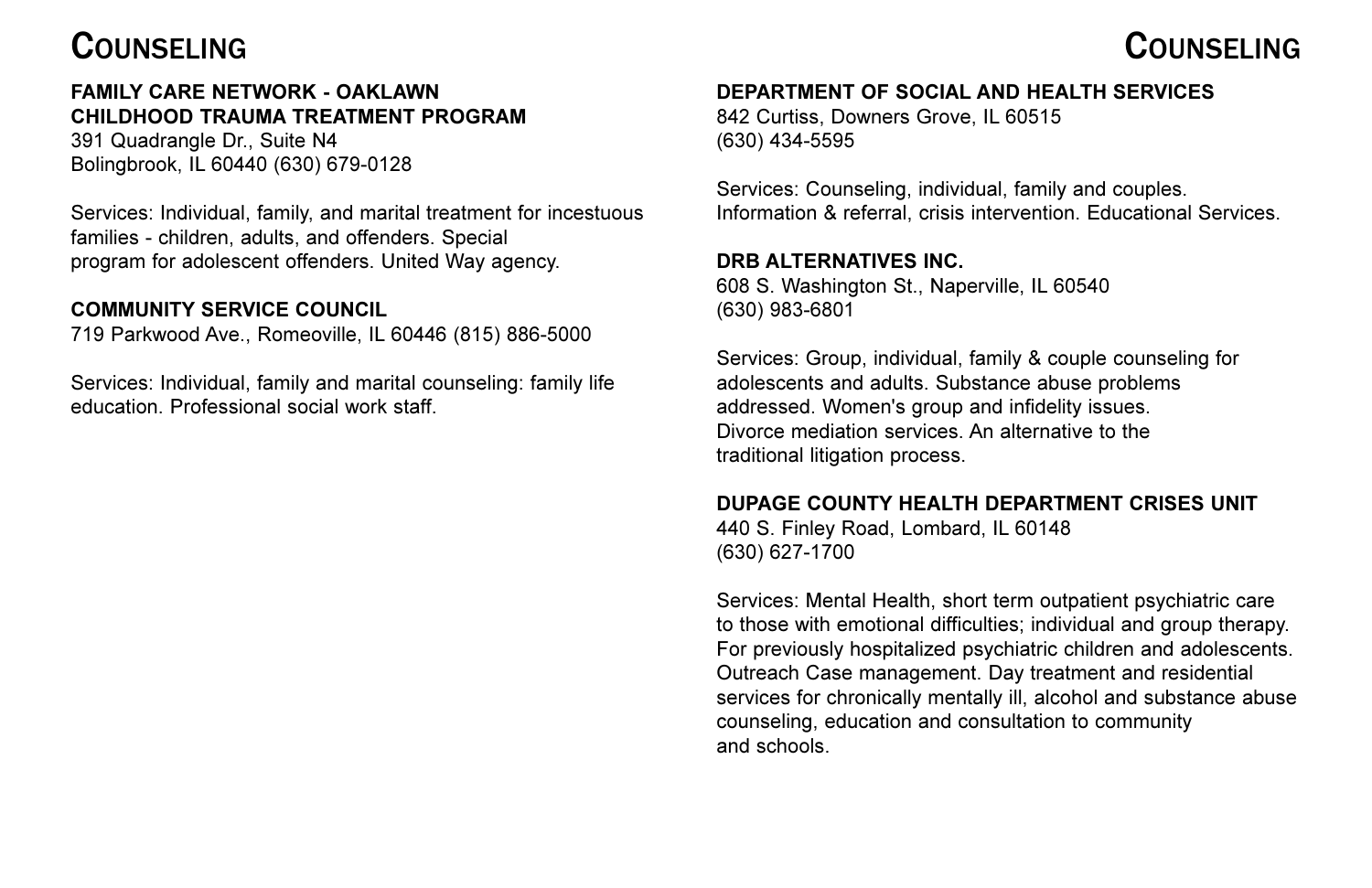### COUNSELING COUNSELING

#### **DUPAGE YOUTH SERVICES COALITION, INC.**

490 W. Lake St., Roselle, it. 60172 (630) 529-0249

Services: Provides services for runaway youth and homeless; crises intervention, advocacy, counseling, and emergency placement through sub-contracts. Provides planning and program development in area of youth services.

#### **EVANGELICAL CHILD AND FAMILY AGENCY**

1530 N. Main Street, Wheaton, IL 60187 (630) 653-6400

Services: Counseling for individual, pre-marital, marital, and family adolescent/teen issues; adoption or search issues; sexual abuse issues, (including a therapeutic group for women who experienced childhood sexual abuse), grief and depression. Educational seminars on various subjects are also available. Additional information available for unmarried parents (see Health and Parenting)

#### **ILLINOIS DEPARTMENT OF CHILDREN AND FAMILY SERVICES**

800 Roosevelt Road, Bldg. B., Suite 220 Glen Ellyn, Illinois 60137 (630)790-6800 800-252-2873 Hot Line (800-25A-BUSE)

#### **LINDEN OAKS HOSPITAL**

852 West Street, Naperville, IL 60540 (800) 955-OAKS

#### **LINDEN OAKS HOSPITAL contd.**

Services: Comprehensive behavioral health care system providing inpatient, day hospital, intensive outpatient services.

#### **NCO YOUTH AND FAMILY SERVICES**

1305 W. Oswego Road Naperville, IL 60540 (630) 961-2992 FAX (630) 961-7251

Services: Group, individual and family counseling; runaway emergency intervention; substance abuse counseling information and referral resources, Group Home for boys; Child Welfare Agency; mentoring for families under stress; parenting classes and community presentations. Collaborative prevention efforts including Snow programs, Social Norms Marketing and the community network regarding the GLBTQ youth.

#### **SAMARITAN INTER-FAITH COUNSELING CENTER**

552 S. Washington, Suite 201, Naperville, IL 60540 (630) 357-2456 FAX: (630) 357-2482

Services: Professional counseling with individuals, couples, families, groups, teen, adolescents and grief.

#### **METROPOLITAN FAMILY SERVICE DUPAGE SATELLITE OFFICE**

1999 W. 75th, Suite 201 & 202 Woodridge, IL 60517 (630) 784-4800

Services: Family consultation. Youth prevention and intervention counseling and referral. F.O.C.U.S. Developmental information, screening, and parent support.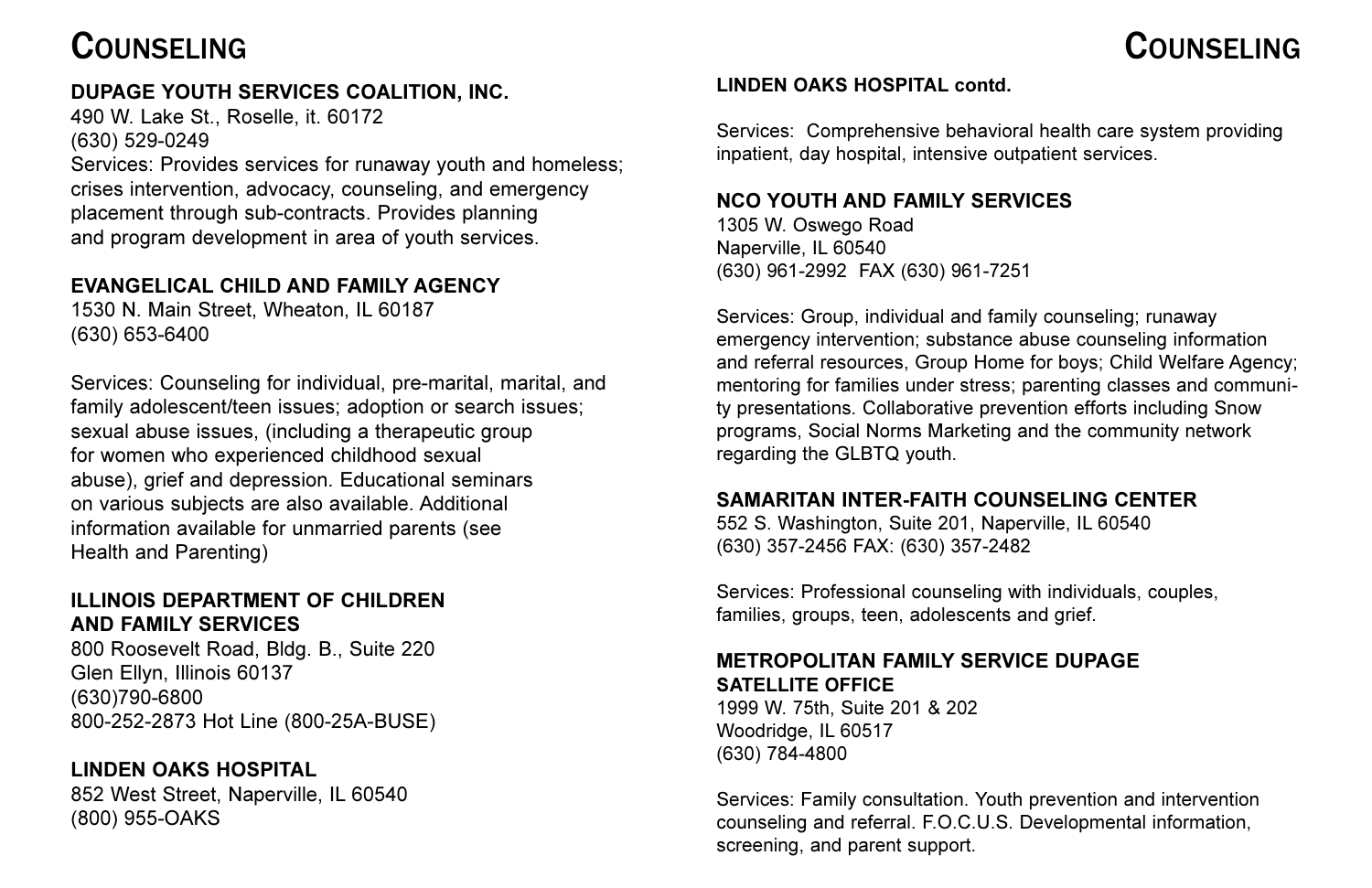### COUNSELING

#### **METROPOLITAN FAMILY SERVICE - DUPAGE**

222 E. Willow, Wheaton, IL 60187 (630) 682-1802, FAX: 682-5276

Services: Counseling for individual, family, marital and parent child problems. Other service programs include Budget Counseling, Debt Management; Big Brothers-Big Sisters; Protective Services for the Elderly, temporary residence for seniors; Youth Intervention Program; Adoption Counseling.

#### **YWCA METROPOLITAN CHICAGO - DUPAGE DISTRICT**

739 Roosevelt Rd., Bldg. 8, Suite 210 Glen Ellyn, IL 60137 (630) 790-6600 Hot Line 24 hours: Rape -(630) 971-3927 DWAR: -(630) 971-DWAR, Childcare Referral -(630)790-8009

Services: Individual short term counseling, support group programs, crisis services available to women who are raped, abused, or are in the midst of marital change or divorce; skills and education programs on such topics as leadership training, financial management, and other health and awareness issues. Teen support group for rape. Support groups for adults molested as children. Child Assault Prevention Project. Child Care Resource and Referral. Target program for displaced homemakers - self esteem, decision making and assistance in finding employment Child care subsidies for eligible families

#### **AMERICAN CANCER SOCIETY**

DUPAGE STOP SMOKING (630) 469-3011 Information Line: 1-800-ACS-2345

Services: Will direct you to a "Stop Smoking Clinic" near you, Medical equipment and services for cancer patients. Public Education Program.

#### **CHILD ABUSE**

Hot Line: 1-800-25-ABUSE (630) 790-6800

Services: Illinois Department of Children and Family Services answering service for third parties concerned for the well-being of children suspected of being neglected or abused by their parents.

#### **DUPAGE COUNTY HEALTH DEPARTMENT**

Crisis Unit (630) 627-1700

Services: 24 hour psychological crisis intervention. Includes hospitalization screening and referrals by phone and in person. Short-term respite facilities.

#### **DUPAGE WOMEN AGAINST RAPE (DWAR)**

Program of the YWCA DuPage District (630) 971-3927

Services: 24 hour answering service to assist persons who have been raped, sexually abused or victims of sexual harassment. Trained counselors will provide over-the-phone assistance.

## CRISIS/HOT LINE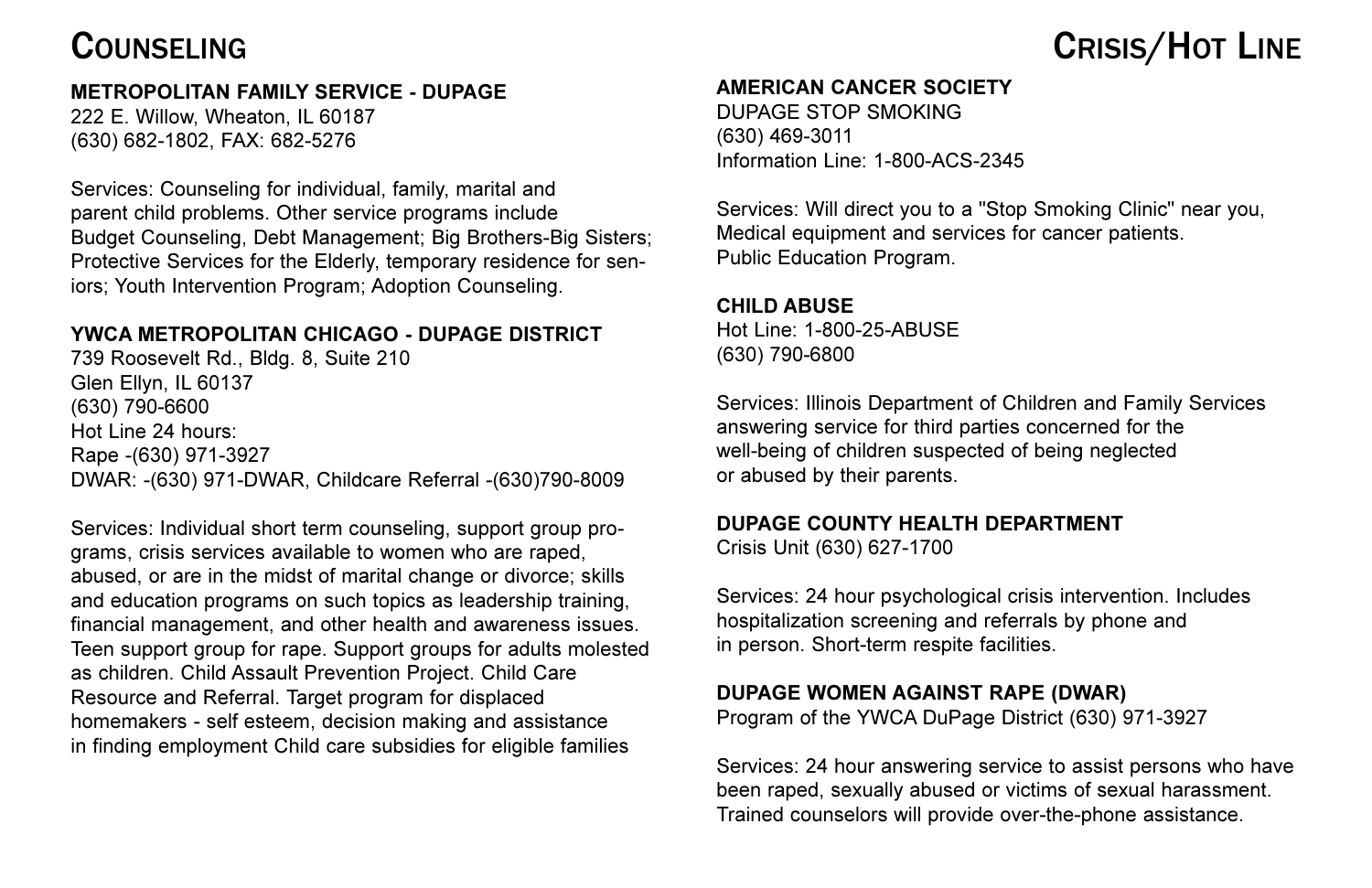### CRISIS/HOT LINE

#### **FAMILY SHELTER SERVICE, INC.**

605 E. Roosevelt Road Wheaton, IL 60187 (630) 469-5652 Hotline - (630) 469-5650

Services: 24 hour hotline for crisis counseling and referrals. Temporary, emergency shelter for abused women and their children. Group support meetings. Court advocacy. Individual counseling for women and children.

#### **FISH**

(630) 964-7776 Downers Grove, Lisle, Woodridge, Westmont & Darien

-Referral Service (630) 759-4555 Bolingbrook - Crisis Line Only

Services: People to people volunteer service providing emergency transportation, clothing, food, furniture and babysitting when possible for individuals and families in crisis situations.

#### **IN TOUCH PRIVATE LINE**

(312) 996-5535

Services: 7 days a week referral for help with pregnancy, birth control, STDs and related health care. A service of the Illinois Family Planning Council of Cook County.

### **MIDWEST POISON CONTROL CENTER**

1-800-942-5969

#### **NATIONAL CHILD ABUSE HOTLINE**

1-800-4-A-CHILD (1-800-422-4453) Intervention and referrals for youths in crisis and their families.

## CRISIS/HOT LINE

#### **SEXUALLY TRANSMITTED DISEASES CHECK HOTLINE**

(630) 682-7575 Wheaton Clinic

Services: Testing and treatment.

#### **National Runaway Switchboard** 800-621-4000

### EMPLOYMENT

#### **COMMUNITY CAREER CENTER**

1971 Gowdey Road, Suite 210, Naperville. IL 60563 Phone: (630) 961-5665 Fax: (630) 961-1271

Services: The Community Career Center is a not-for profit agency whose mission it is "to empower the job seeker". A wide range of services is offered for anyone unemployed, underemployed or seeking a career change. Individual consultation is available on subjects ranging from resume writing, networking and search strategy, career counseling, and computer skills.

#### **DUPAGE WORK FORCE DEVELOPMENT**

837 S. Westmore, Lombard, IL. 60148 (630) 681-2240

#### Services:

Youth: Vocational Training Programs; Youth Programs full time in summer and part time during the school year. Early school leaver program. Appointments available. Adult: Job search assistance, vocational training to DuPage

County residents.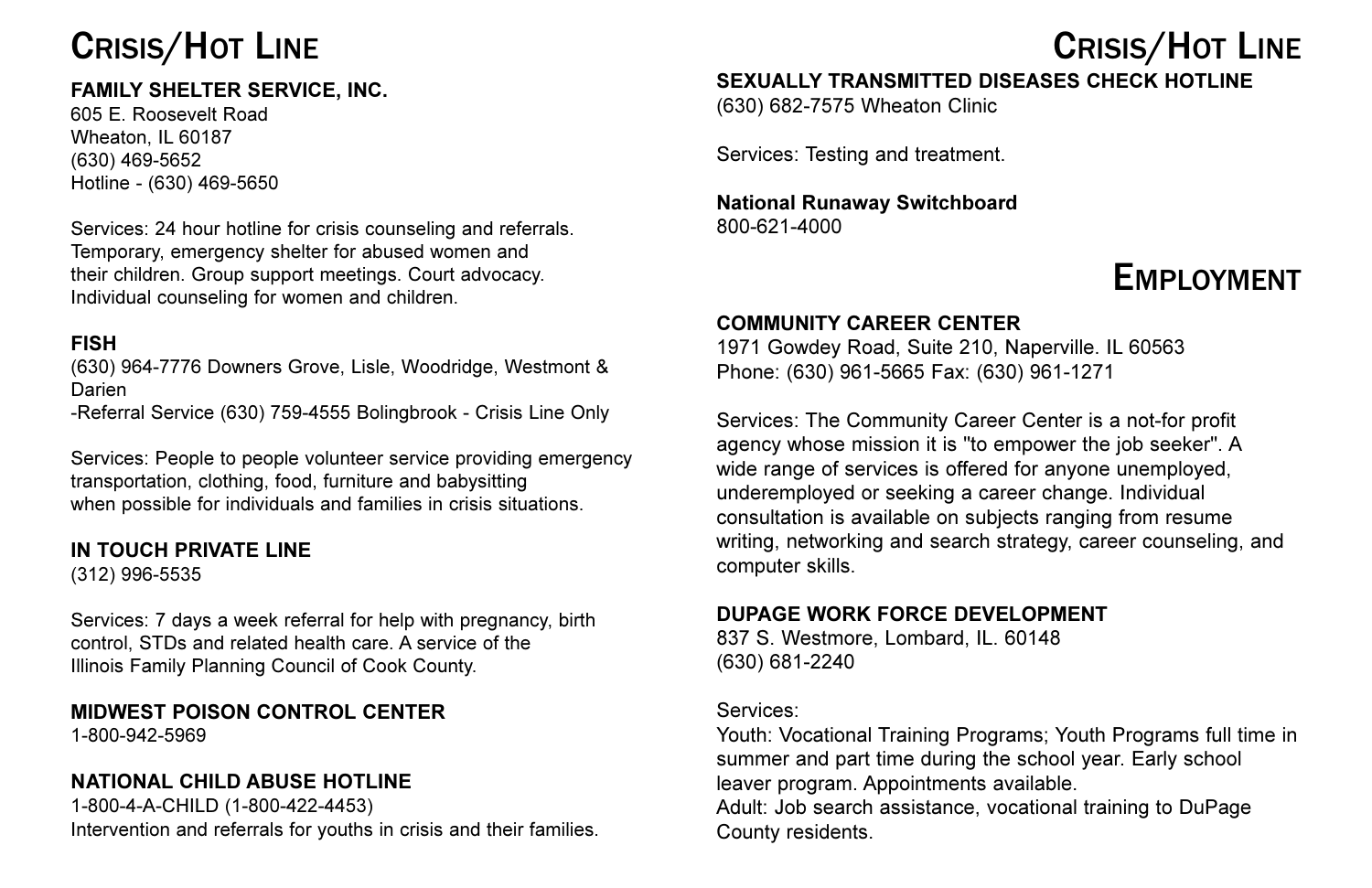#### **JEWISH VOCATIONAL SERVICE**

1 S. Franklin, Chicago, IL 60606 (312) 357-4500 FAX (312) 831-0836

Services: The Jewish Vocational Service Assistance and Training (PAT) programs are state and federally funded programs designated to help people with disabilities obtain and maintain employment. Services are provided at no cost to the participant or to the employer. Appointments are necessary for initial interviews. Placement services staff members maintain contact with the referral source throughout the participant's progress.

#### **LDS EMPLOYMENT RESOURCE SERVICES**

1801 N. Mill, Suite F Naperville, IL 60563 (630) 369-0785 FAX (630) 369-0792

Services: Non profit employment center sponsored by The Church of Jesus Christ of Latter-Day Saints. Open to the community. All services free and without obligation. Call for appointments.

### EMPLOYMENT EMPLOYMENT

#### **ILLINOIS DEPT. OF HUMAN SERVICES**

1 16 W. Roosevelt Rd. Villa Oaks Office Concourse Villa Park, IL 60181 (630) 530-1120

Services: Aid to Dependent Children, both fatherless homes and unemployed fathers; medical assistance; food stamps.

#### **SOCIAL SECURITY ADMINISTRATION Department of Health and Human Services**

Aurora office (serves Naperville) 1616 N. Farnsworth, Aurora, IL 60506 (630) 375-0506 (local number)

Downers Grove office (serves Lisle, Woodridge) 6330 Belmont Road, 60516 (630) 852-2831 (local number) 1-800-772-1213 (answering machine)

Services (among others): In the case of retirement, death or disability of a participating parent, a young person may receive benefits to age 18 (19 if still in high school) under social security programs. For Supplemental Security Income if young person is living at home, parents' income is considered. Some allowances for alcohol and drug problems exist. An applicant must meet the following criteria: (1) present medical evidence that he is unable to work; (2)a representative payee must be appointed. Survivors benefits available through social security.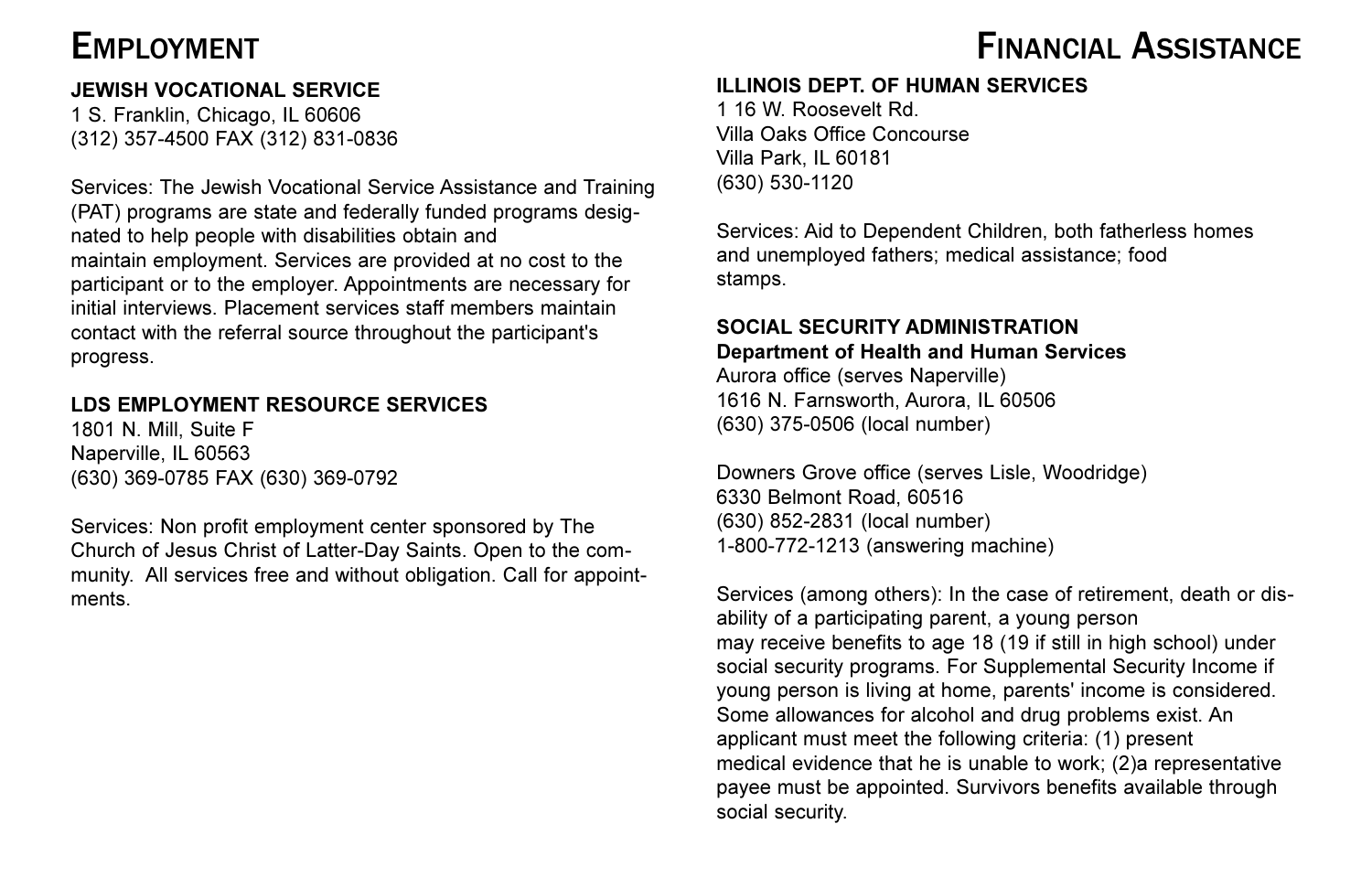### FINANCIAL ASSISTANCE **HEALTH-PARENTING**

### **TOWNSHIP OF LISLE, GENERAL ASSISTANCE**

4721 Indiana, Lisle, IL 60532 (630) 968-2087

Services: Emergency help to meet such basic needs as food, rent, utilities, prescriptions -Food Pantry available by appointment. -Intake site for Low Income Energy Assistance -Assistance with Circuit Breaker Applications -Federal Food Commodity Distribution monthly

#### **NAPERVILLE TOWNSHIP**

139 Water Street Naperville, IL 60540 (630) 355-2786

Services: Emergency assistance, to meet basic needs; food, rent, utilities, some types of medical help. Applications for: Low Income Heating Energy assistance, Holiday Food Basket, Holiday Adopt-a-Family, State of Illinois Kid Care, Circuit Breaker, RTA Reduced Fare Card, Access DuPage, Handicapped Parking Tags -temp. only, U.S. Passports. Transportation for Senior Citizens (65 & older)

### HEALTH-PARENTING

**LIFE LINK**  331 S. York Road Bensenville, IL 60106 (630) 766-5800 (630) 766-3570

Services: Counseling, medical and hospital referral, foster care needs/ preschool adoptions, international adoptions.

#### **NATIONAL ALLIANCE FOR MENTALY ILL**

NAMI, of DuPage County, Illinois 1403 N. Main Street, Suite 301 Wheaton, Il 60187 Phone: (630) 752-0066 o Fax: (630) 752-1064

#### **PFEIFFER TREATMENT CENTER**

1804 Centre Point, Suite 102, Naperville, IL 60563 (630) 505-0300

Services: Not for-profit outpatient facility dedicated to assisting persons with behavioral disorders, learning disorders and other conditions which can result from imbalances in body chemistry. The majority of our patients are young people suffering from learning disabilities and behavioral disorders.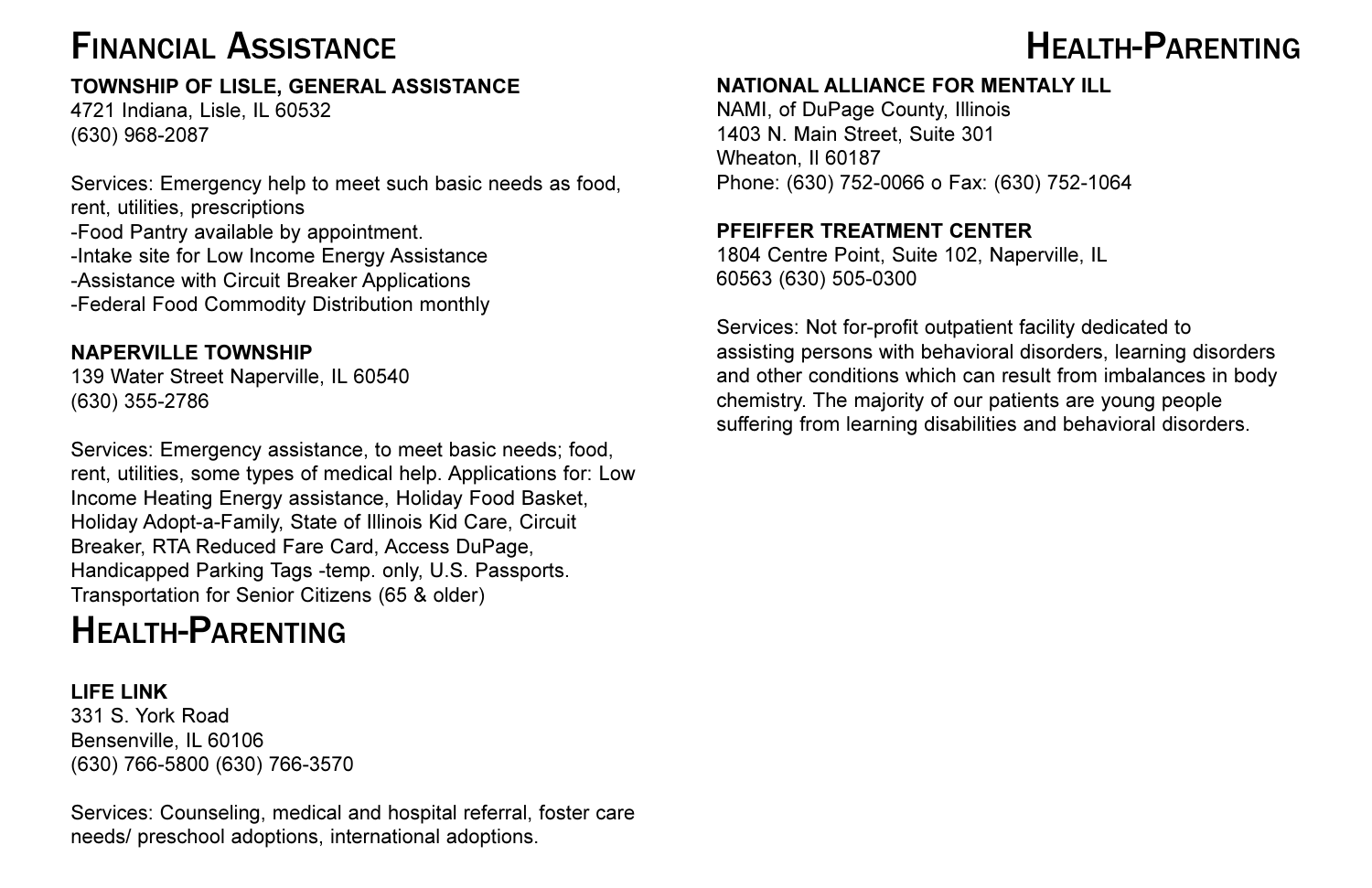### HEALTH-PARENTING

### HEALTH-PARENTING

#### **DUPAGE COUNTY DEPARTMENT OF HUMAN SERVICES**

421 N. County Farm Road, Wheaton, IL 60187 (630) 682-7542

Services: Information and referral

#### **DUPAGE COUNTY HEALTH DEPARTMENT**

West Public Health Center (includes Naperville) 111 N. County Farm Road, Wheaton, IL 60187 (630) 682-7560 Children's Clinic 682-7979 ext. 7556 East Public Health Center 1111 E. Jackson Blvd., Lomhard, IL 60148 (630) 620-3350 Children's Clinic 620-4467 Southeast Public Health Center (includes Lisle & Woodridge) 422 N. Cass Avenue, Westmont, IL 60559 (630) 969-7030 Children's Clinic 969-6526 North Public Health Center 1111 West Lake St Addison, IL 60101 (630) 620-3325

#### **CRISIS INTERVENTION**

440 S. Finley Road, Lombard, IL 60148 (630) 627-1700

Services: CHILDREN'S CLINICS, birth through high school: physical exams, immunizations, oral screening, nutrition counseling, WIC certification. HOME VISITS by public health nurses for counseling, education and referrals. PRENATAL PROGRAM. See also Family Planning, Sexually Transmitted

#### **CRISIS INTERVENTION contd.**

Diseases, including AIDS and HIV testing and counseling and education.Some programs have financial eligibility requiremerits. Call for information.

#### **EVANGELICAL CHILD AND FAMILY AGENCY**

1530 N. Main Street, Wheaton, IL 60187 (630) 653-6400

Services: Counseling for individual, pre-marital, and family problems. Other counseling services include adolescent/teen issues; adoption or search issues; sexual abuse issues, to include a therapeutic group for women who experienced childhood sexual abuse; grief; and depression. Educational seminars on various subjects are also available. Substance abuse programs. Support groups for girls who have given up babies for adoption, foster care.

#### **CARE NET PREGNANCY SERVICES OF DUPAGE COUNTY**

Administrative: (630) 455-0335 Hotline: (630) 455-0300

Description: Pregnancy testing, post abortion counseling, coaches, ongoing counseling & support groups, counseling for men & families involved, extended care/life skills program, parenting classes, maternity / baby clothes, furniture and baby accessories. No fee.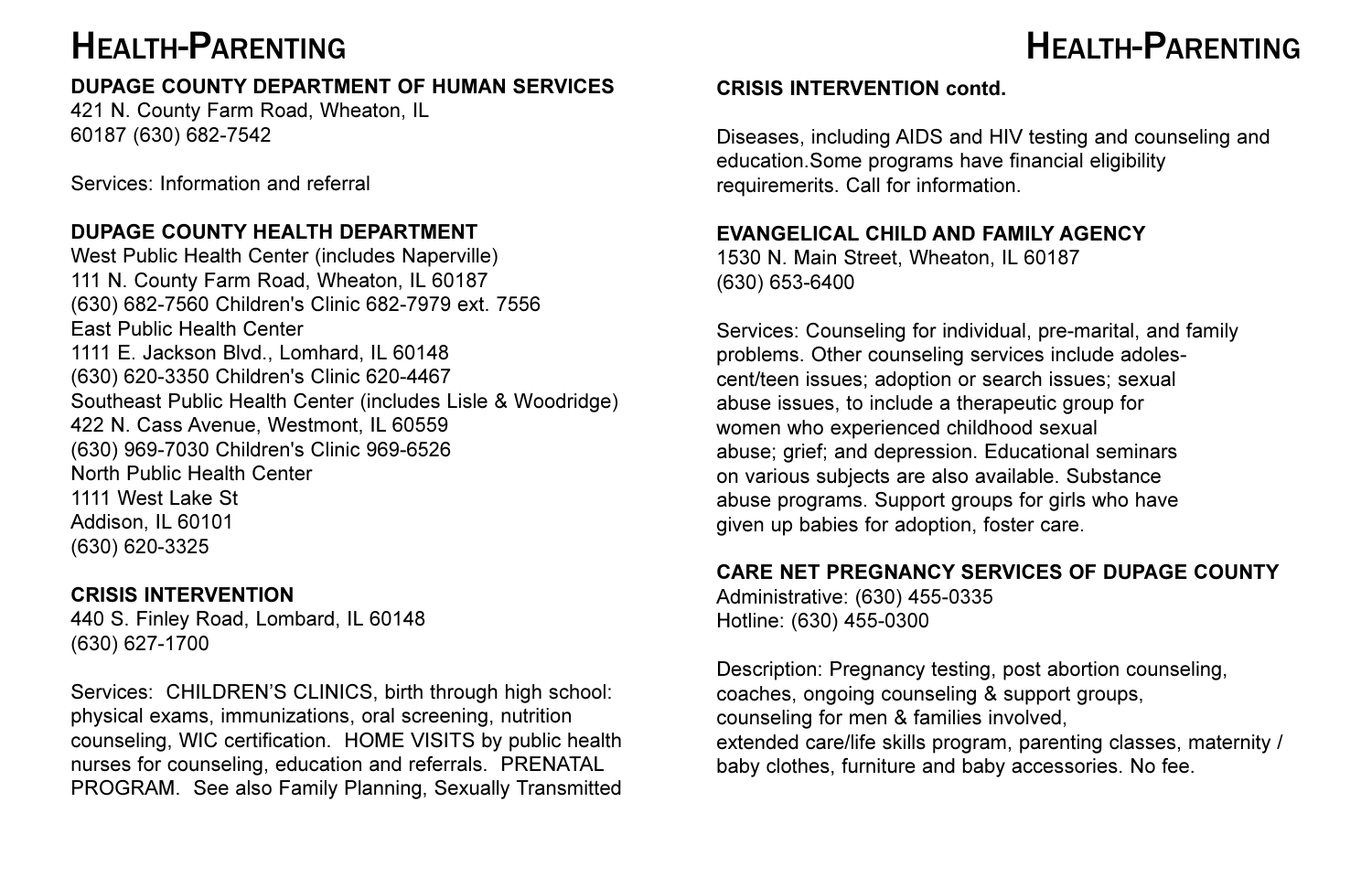### HEALTH-PARENTING

#### **FAMILY PLANNING SERVICES**

111 N. County Farm Road, Wheaton, IL 60187 (630) 682-7400 ext. 7525

West PHC (Wheaton) Day and Evening hours North PHC (Addison), Southeast PHC (Westmont) evening hours East PHC (Lombard) Evening Hours

Education on family planning methods; Health information; Complete gynecological examinations; Counseling and referrals; Parental consent not necessary

#### **THE GREATER DUPAGE MYM**

739 Roosevelt Rd., Bldg. 8, Suite 306 Glen Ellyn, IL 60137 (630) 790-8433

Services: Peer support and parenting information.

Educational/support service for adolescent mother and father. Primary Pregnancy Prevention Speakers Bureau. In home family support for Parenting teens. Peer presented prevention program. Scholarship fund available for program participants.

#### **LISLE TOWNSHIP GENERAL ASSISTANCE PROGRAM**

4721 Indiana, Lisle, IL 60532

(630) 968-2087

Services: Emergency assistance for basic needs, i.e. shelter, utilities, food, prescriptions; Information referral, Senior citizens transportation.

### HEALTH-PARENTING

#### **LITTLE FRIENDS PARENT-INFANT PROGRAM**  (630) 990-5860

Services: Any child with a developmental delay or at high risk for normal development up to age 3. Behavior problems to age 5. Developmental screening. Small group sessions. Homebound.

#### **MARIANJOY REHABILITATION HOSPITAL**

26 W 171 Roosevelt Road P.O. Box 795Wheaton, IL 60187 (630) 462-4000

Services: Physically handicapped rehabilitation; physical, occupational, recreational, vocational, and speech therapy; audiology, psychological and social services; amputee pain and arthritis services. Pastoral care. Outpatient clinics for rehabilitation evaluations and recommendation.

### **C.A.S.A. (Community Against Substance Abuse)**

Box 2423, Naperville, IL 60567

Services: School Districts 203 and 204 student and parent surveys, Red Ribbon Week, Parenting for Prevention Committee, School Liaisons, Speakers.

#### **PROJECT H.E.L.P. (Healthy Environment for Little People)**

The Exchange Club Center for the Prevention of Child Abuse Administered by NCO Youth & Family Services 1305 W. Oswego Road Naperville, IL 60540 (630) 357-5683

Services: Parent Mentors.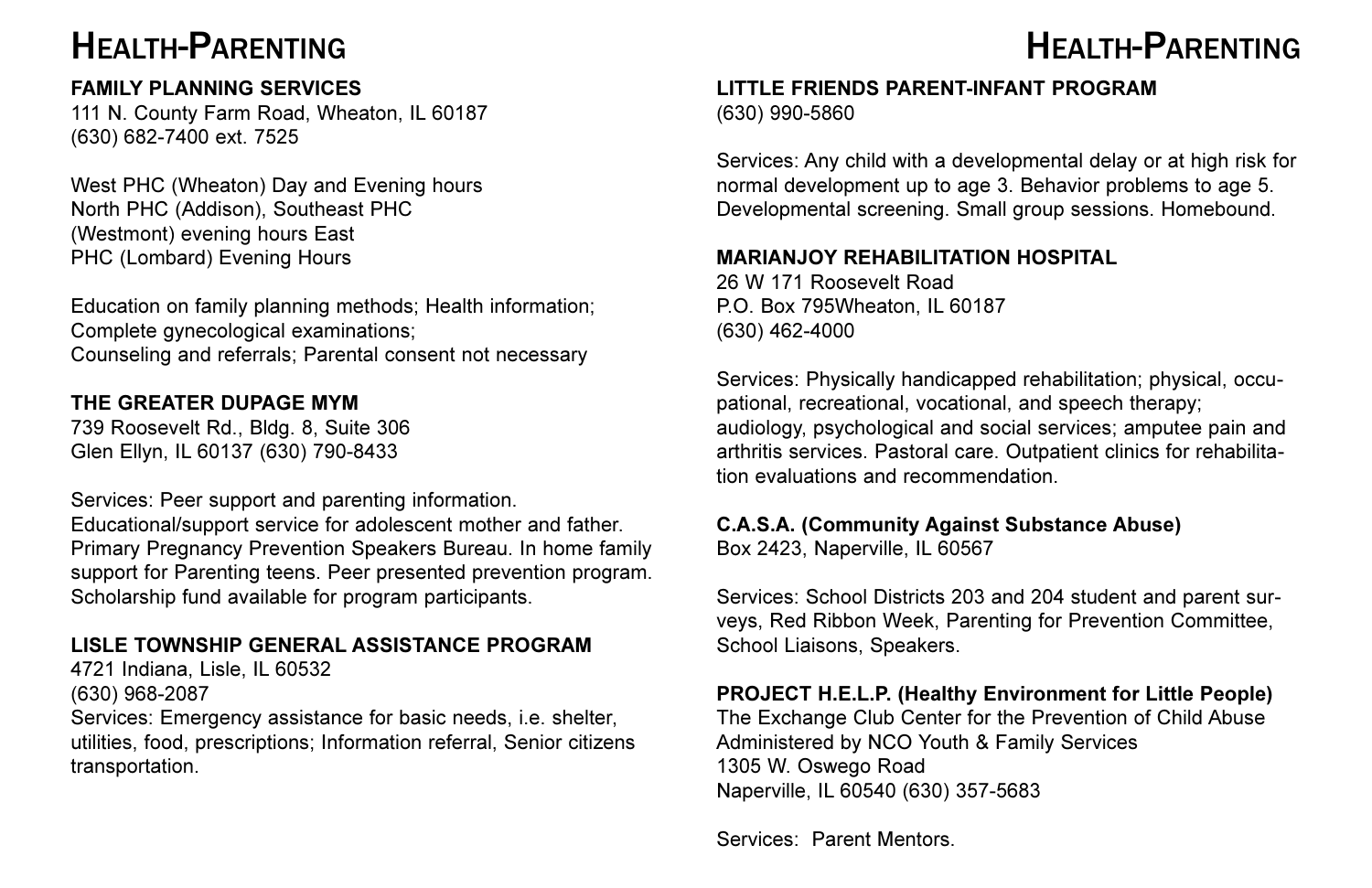### HEALTH-PARENTING

#### **SEXUALLY TRANSMITTED DISEASE CLINIC**

DuPage County Health Department 111 North County Farm Road, Wheaton, IL 60187 (630) 682-7575

Services: Screening diagnosis and treatment of sexually transmitted disease. All information is confidential (12 or older). Minors age 12 to 18 treated without parental consent. Everyone screened for gonorrhea and syphilis and chlamydia. HIV testing is available. Confidential.

#### **SUNNY RIDGE FAMILY CENTER**

2 S 426 Orchard Road, Wheaton, IL 60187 (630) 668-5117

Services: Family counseling, services to unmarried parents, foster family care, adoption, Healing the Children Program.

#### **YWCA OF DUPAGE CHILD CARE RESOURCE & REFERRAL**

739 Roosevelt Rd., Bldg. 8, Suite 210 Glen Ellyn, IL 60137 (630) 790-8137

Services: Referrals for child care in DuPage and Kane counties.

### HEALTH-PARENTING

#### **YWCA OF METROPOLITAN CHICAGO**

DUPAGE DISTRICT 739 Roosevelt Rd., Bldg. 8, Suite 210 Glen Ellyn, IL 60137 (630) 790-6600

Services: Support groups, short term counseling, legal information, DWAR (DuPage Women Against Rape), CAP (Child Assault Prevention), Employment Services target displaced Homemakers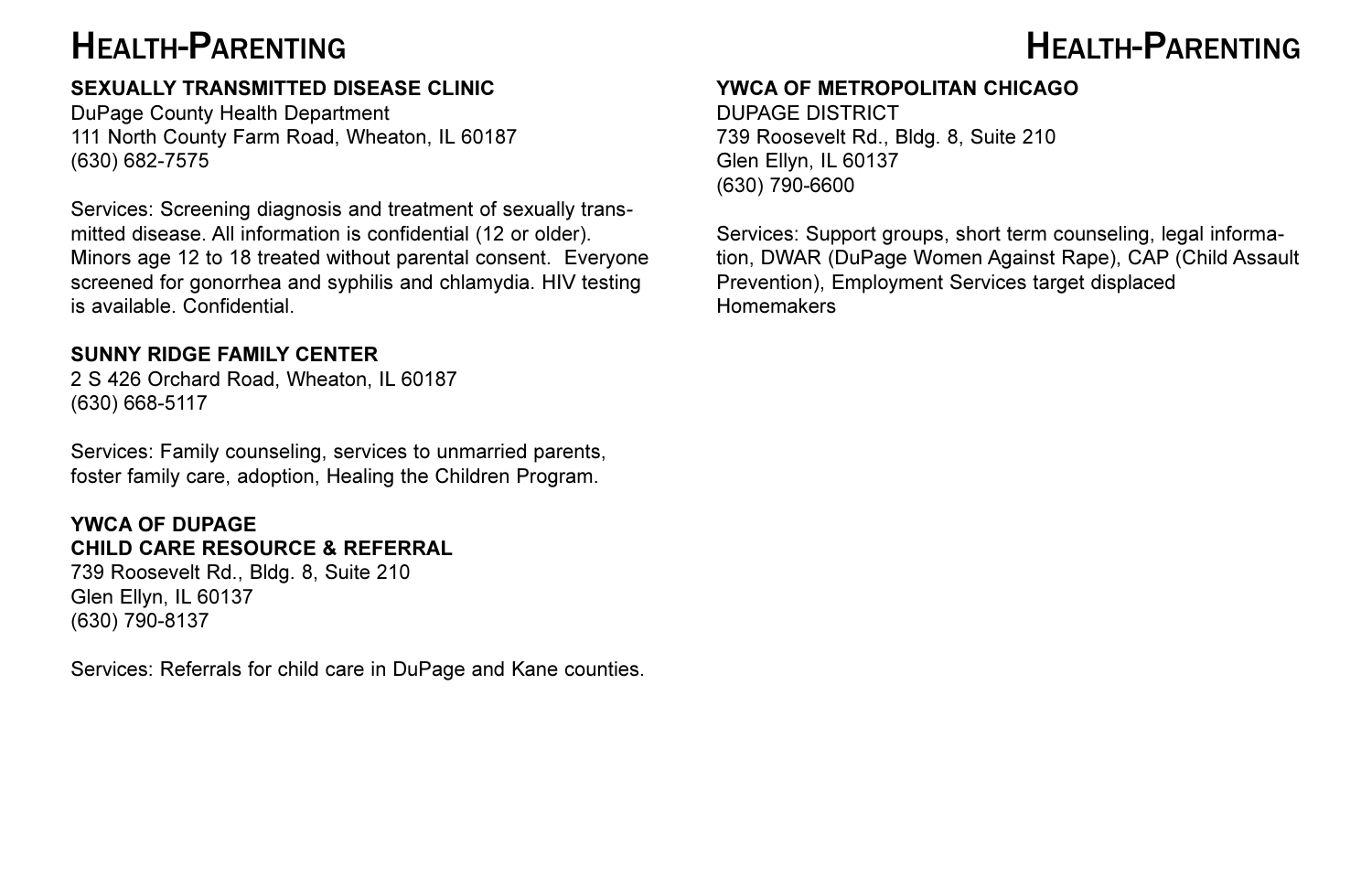### HOUSING DISCRIMINATION

#### **HOPE FAIR HOUSING CENTER**

2100 Manchester Road, Suite 1070, Bldg. B Wheaton, IL 60187 (630) 690-6500

Services: HOPE fair housing center is dedicated to promoting equal housing, lending and insurance opportunities through education, enforcement, training, advocacy outreach and research. Founded in 1968, HOPE, a non-profit fair housing center, works to create greater housing opportunities and choice for people of all economic levels and ensures that all people may freely choose a place to live without regard to their race, color, religion, sex, age, national origin, sexual orientation, source of income or because they are disabled or have children in their family. Works with municipal, township and county governments in an effort to get governmental help for those unable to pay rent.

### INFORMATION AND REFERAL

#### **CITY OF NAPERVILLE SOCIAL SERVICES DIVISION**

400 S. Eagle, P.O. Box 3020 Naperville, IL 60566-7020 (630) 420-6001

Services: Information and Referral, Resource linkage for help in locating services within the community. Provides assistance to local service organizations, educational institutions and community, particularly those related to substance abuse and youth/family issues. New: Child Care Information Service.

### LAW ENFORCEMENT

#### **DEPARTMENT OF PROBATION AND COURT SERVICES**

18th Judicial CIrcut Court 505 N. County Farm Road, Wheaton IL 60187 (630) 682-7114 FAX: (630) 682-7419

#### **DUPAGE COUNTY CHILDREN'S CENTER**

505 N. County Farm Rd. Wheaton, IL 60187 (630) 681-2426 FAX: (630) 682-7047

Services: Child sexual abuse investigative unit. Referrals for Counseling and social services available. Access can be made through DCFS Hotline 1-800-25-ABUSE or through local police departments. DuPage County referral.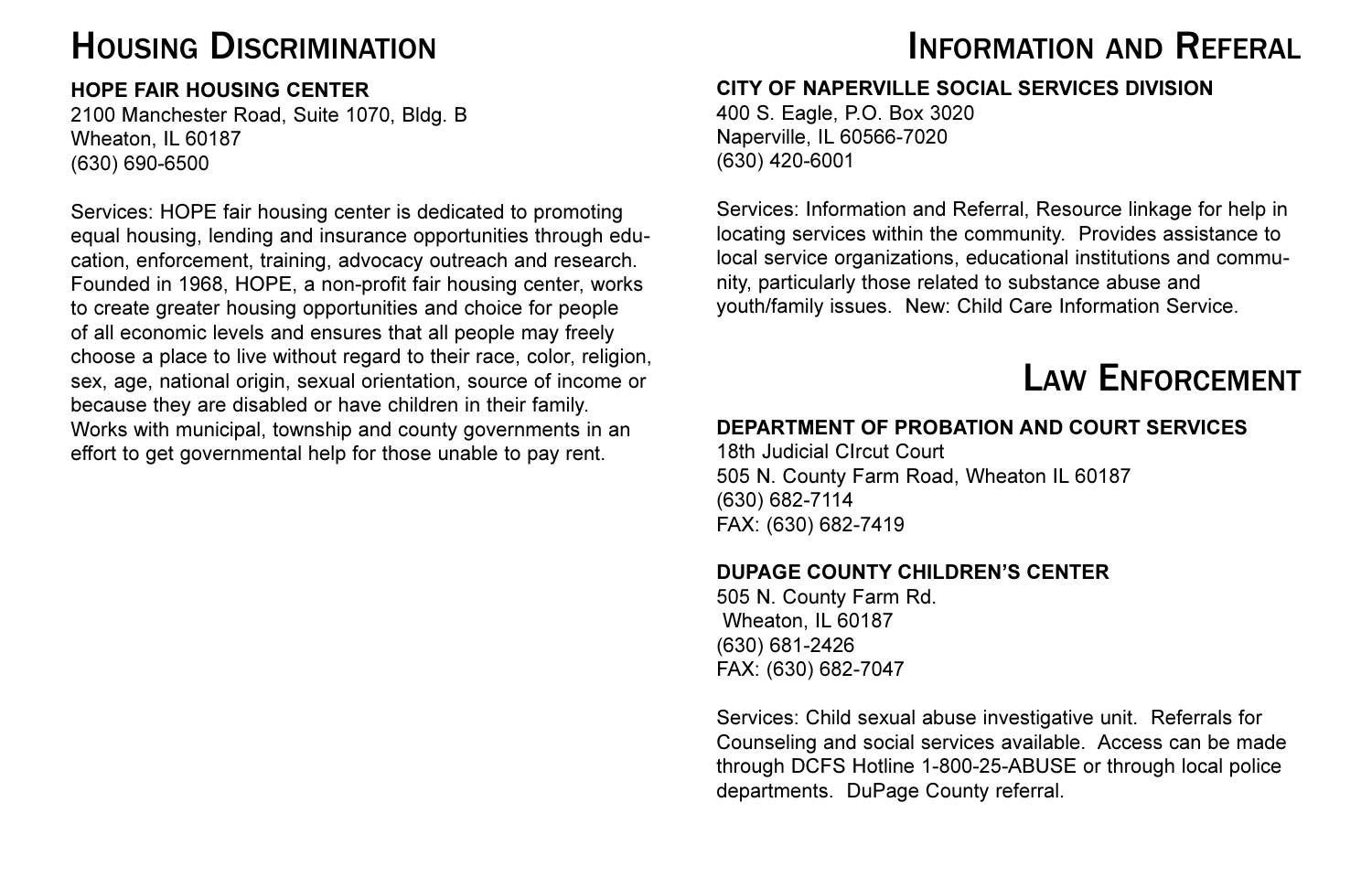### LAW ENFORCEMENT

#### **DUPAGE COUNTY SHERIFF**

501 County Farm, Wheaton, IL 60187 911 EMERGENCY NUMBER, 24 hours (630) 682-7256, 7257, 7258, 7259-Non-emergency numbers

#### **LISLE POLICE DEPARTMENT**

5040 Lincoln Avenue, Lisle, IL 60532 911 EMERGENCY NUMBER, 24 hours (630) 271-4200

Services: Diversion of youth from repeat offenses; Individual and family counseling; I-SEARCH; Referral and information

#### **NAPERVILLE POLICE DEPARTMENT**

1350 Aurora Avenue, Naperville, IL 60540 911 EMERGENCY NUMBER, 24 hours (630) 420-6666 Non-emergency FAX: (630) 805-5918

Services: Youth diversion and intervention programs; and information. Victim / witness assistance and crisis intervention

#### **NAPERVILLE POLICE DEPARTMENT COMMUNITY EDUCATION/CRIME PREVENTION UNIT**

1350 Aurora Avenue, Naperville, IL 60540 (630) -420-6731 (630) 420-6667 FAX (630) 420-6176

#### **NAPERVILLE POLICE DEPARTMENT COMMUNITY EDUCATION/CRIME PREVENTION UNIT contd.**

Services: Assistance program for missing and exploited children. Informational resource, school instruction, education and other community services such as crime prevention calendar, and Helping Hand Program (Safe Home).

#### **WOODRIDGE POLICE DEPARTMENT**

I Plaza Dr., Woodridge, IL 60517 911 EMERGENCY NUMBER, 24 hours (630) 719-4740 Non-emergency FAX (630) 719-9266

Services: Diversion of youth from repeat offenses; individual and family counseling; referral and information.

### LEGAL RESOURCES

LAW ENFORCEMENT

#### **DUPAGE COUNTY LAWYER REFERRAL SERVICE**

126 S. County Farm, Wheaton, IL 60187 (630) 653-9109 FAX (630) 653-7870

Services: Client calls office, is given referral attorney's name, contacts attorney for appointment. Client pays \$35 for the initial half-hour of consultation in the attorneys office. Fees for additional services such as consultation exceeding the initial half-hour, preparation of papers and court time, are determined by the attorney and the client during first visit.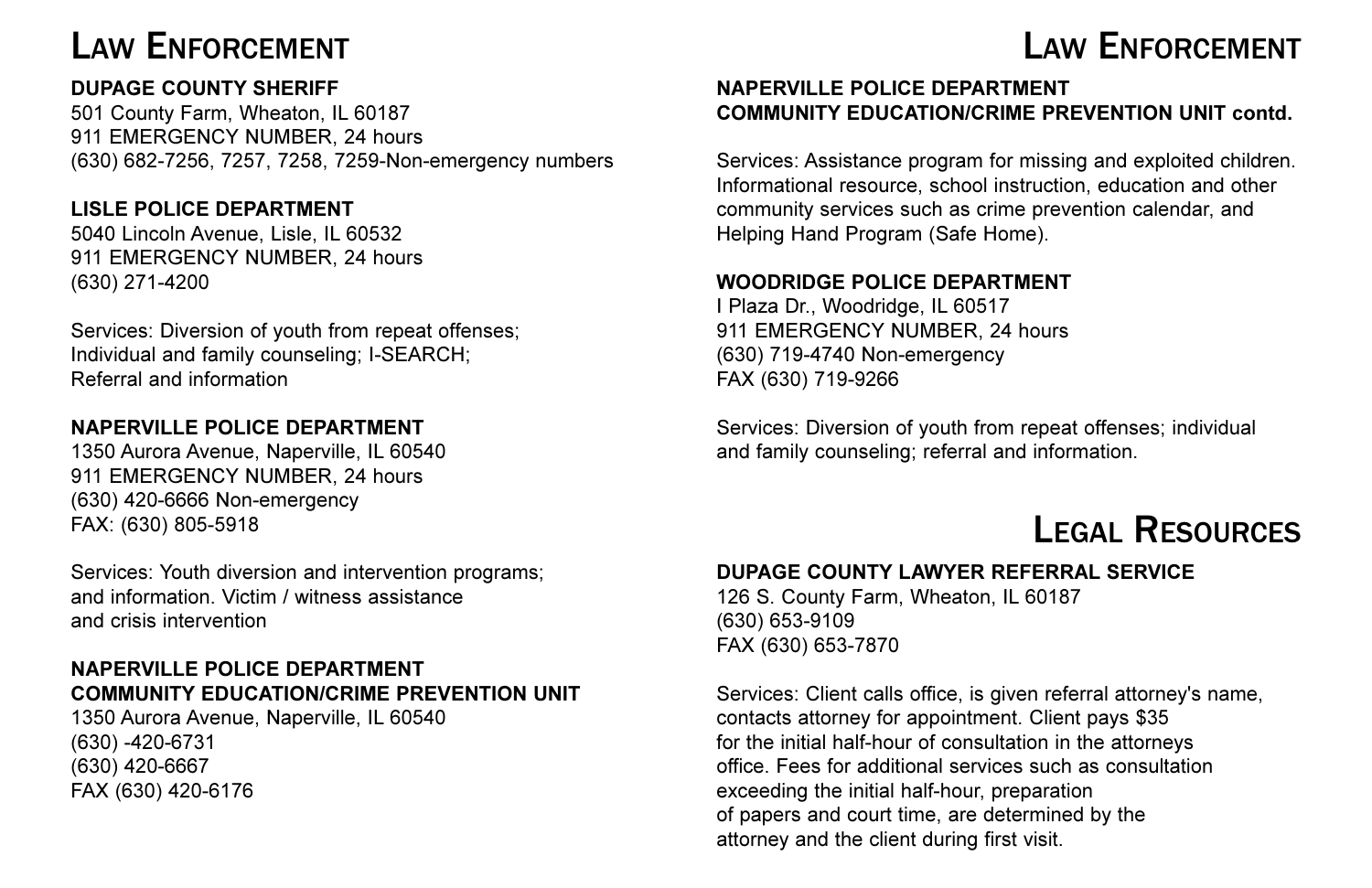### LEGAL RESOURCES

#### **DUPAGE BAR AND LEGAL AID SERVICE**

126 S. County Farm, Wheaton, IL 60187 (630) 653-6212

Services: Assistance for the financially needy of DuPage County for domestic matters (non-criminal). Adoption and guardianship services.

#### **TECHNOLOGY CENTER OF DUPAGE**

301 S. Swift Road Addison, IL 60101 (630) 620-8770

Services: Provides advanced technology training for high school junior and senior students. Individuals enroll through their school and attend the Center half days, five days per week. The other half day is usually spent at the local school acquiring the courses necessary for graduation.

Training at the Technology Center is available in 24 vocational areas related to the job markets of DuPage County.

#### **DOWNERS GROVE SCHOOLS #99 DOWNERS GROVE COMMUNITY HIGH SCHOOL NORTH**

4436 Main St., Downers Grove, IL 60515 (630) 795-8400

#### **DOWNERS GROVE COMMUNITY HIGH SCHOOL SOUTH**

1436 Norfolk, Downers Grove, IL 60516 (630) 795-8500 FAX (630) 795-8599

#### **DISTRICT #69 HENRY PUFFER SCHOOL**

2220 Haddow, Downers Grove, IL 60515 (630) 968-0294

### SCHOOLS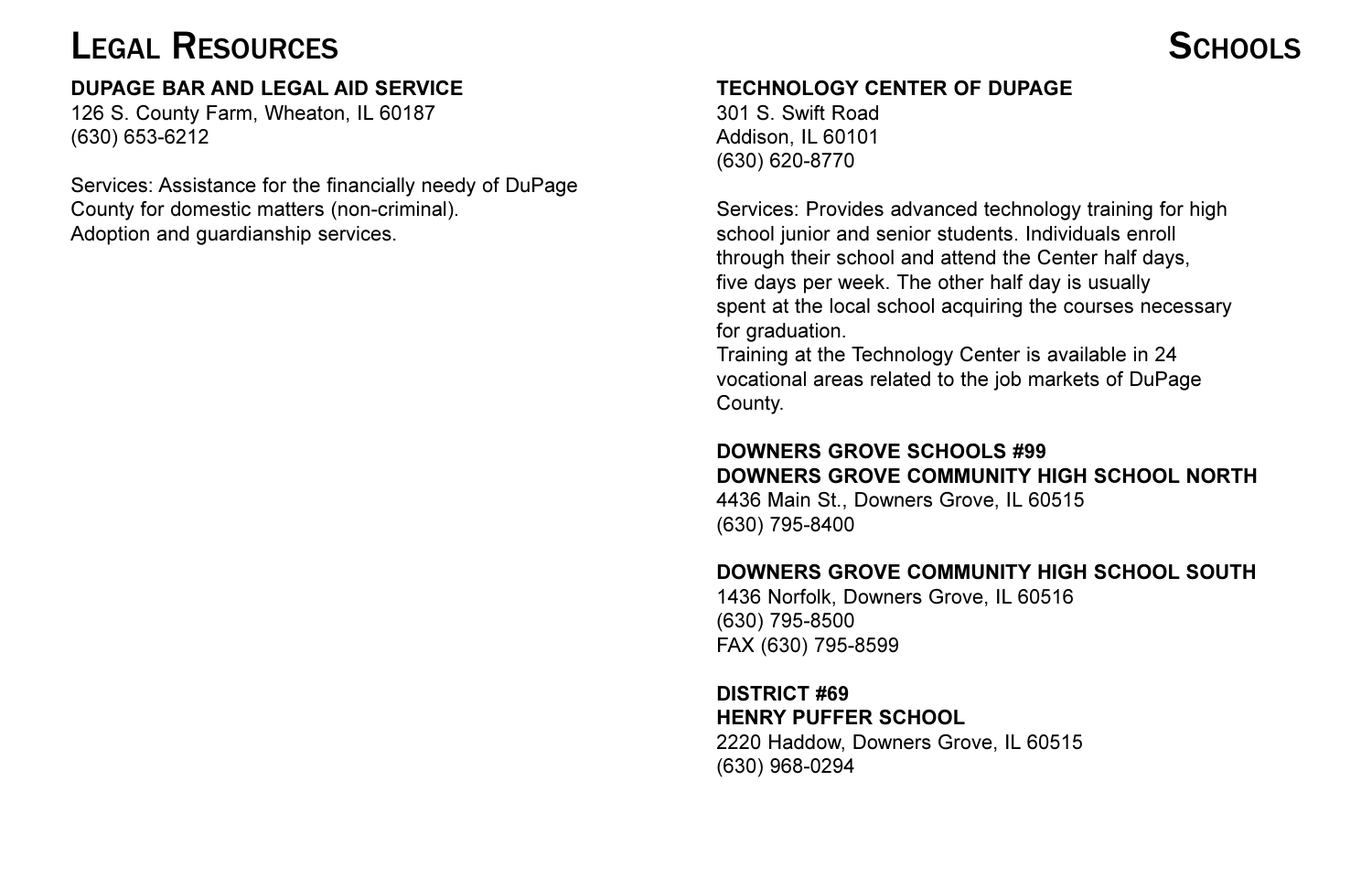### SCHOOLS

#### **WOODRIDGE SCHOOLS #68 JEFFERSON JUNIOR HIGH SCHOOL**

7200 Danes Woodridge, IL 60517 (630) 852-8010 Fax:(630) 969-7168

#### **LISLE SCHOOLS #202 LISLE COMMUNITY HIGH SCHOOL**

1800 Short Street, Lisle, IL 60532 (630) 493-8300

**NAPERVILLE SCHOOLS #203 NAPERVILLE CENTRAL HIGH SCHOOL** 440 W. Aurora Ave., Naperville, IL 60540-6298

(630) 420-6420

#### **NAPERVILLE SCHOOLS #203 NAPERVILLE NORTH HIGH SCHOOL**

899 N. Mill St., Naperville, IL 60563-8998 (630) 420-6480

#### **NAPERVILLE SCHOOLS #203 STUDENT ASSISTANCE PROGRAM**

203 W. Hillside Road., Naperville, IL 60540-6589 (630) 420-6446

Service: Coordinates education, prevention, intervention and support/aftercare programs for K-12. Liaison between school district and community agencies.

#### **NAPERVILLE SCHOOLS #203 JEFFERSON JUNIOR HIGH SCHOOL**

1525 N. Loomis, Naperville, IL 60563-1300 (630) 420-6363

#### **KENNEDY JUNIOR HIGH SCHOOL**

2929 Green Trails Drive, Lisle, IL 60532-6262 (630) 420-3220

#### **LINCOLN JUNIOR HIGH SCHOOL**

1320 South Olympic Drive, Naperville, IL 60565-6117 (630) 420-6370

#### **MADISON JUNIOR HIGH SCHOOL**

1000 River Oak Drive, Naperville, IL 60565-2700 (630) 420-6400

#### **WASHINGTON JUNIOR HIGH SCHOOL**

201 N. Washington St., Naperville, IL 60540-4594 (630) 420-6390

#### **INDIAN PRAIRIE SCHOOL DISTRICT #204 WAUBONSIE VALLEY HIGH SCHOOL**

590 Route 34, Aurora, IL 60504 (630) 375-3300

#### **THAYER J. HILL MIDDLE SCHOOL**

1836 Brookdale Road, Naperville, IL 60540 (630) 428-6200

### SCHOOLS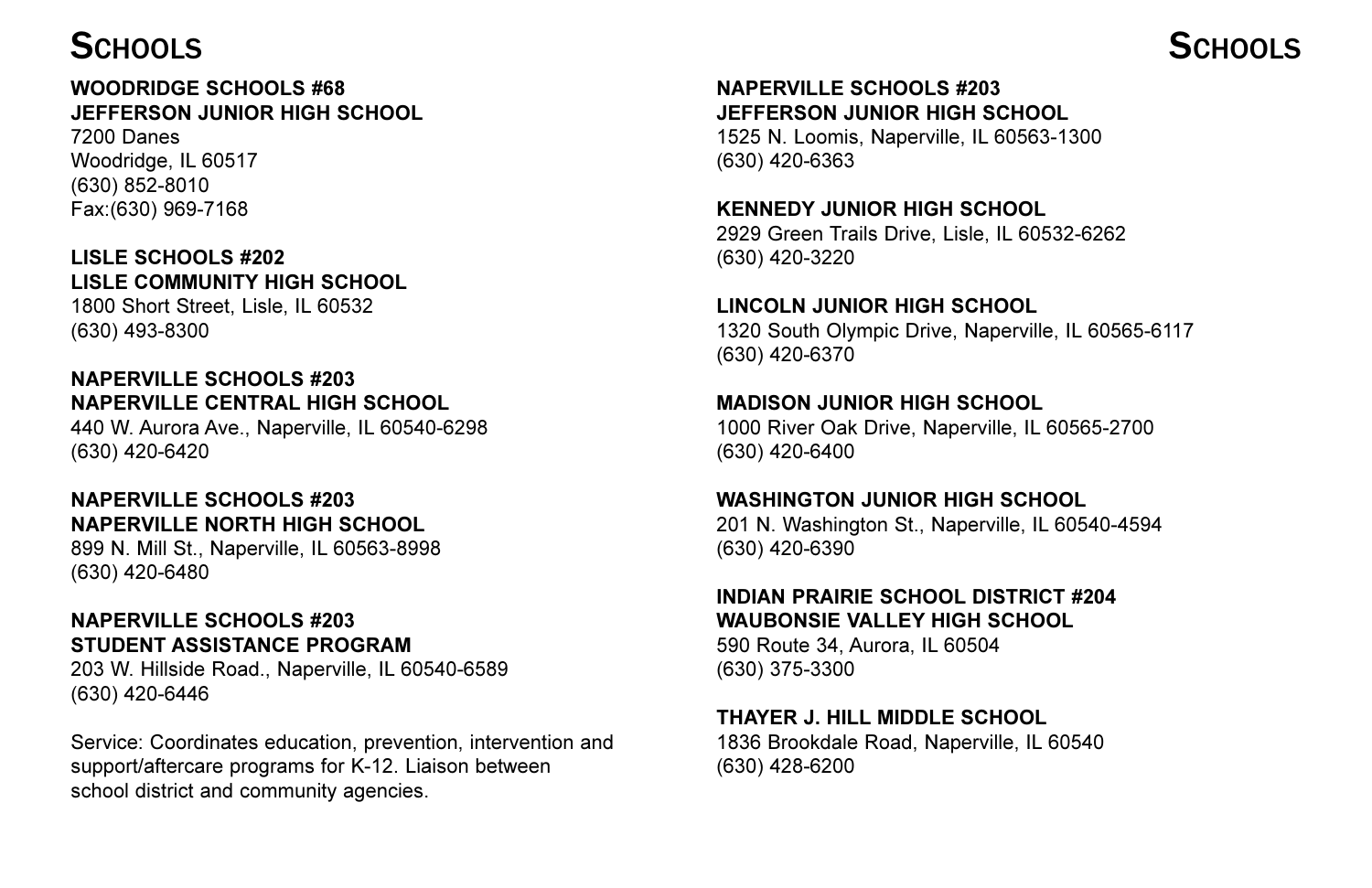#### **INDIAN PRAIRIE SCHOOL DISTRICT #204 GORDON GREGORY MIDDLE SCHOOL**

2621 Springdale Circle Naperville, IL 60564 (630) 428-6300

#### **FRANCIS GRANGER MIDDLE SCHOOL**

2721 Stonebridge Blvd. Aurora, IL 60504 (630) 375-1010

#### **NEUQUA VALLEY HIGH SCHOOL**

2360 95th Street, Naperville, IL 60564 (630) 428-6000

**CRONE MIDDLE SCHOOL** 4020 111th Street Naperville IL, 60564 (630) 428-5600

### **THOMAS SCULLEN MIDDLE SCHOOL**

2815 Mistflower Lane., Naperville, IL 60564 (630)428-7000

#### **JEFFREY C. STILL MIDDLE SCHOOL**

787 Meadowridge Drive., Naperville, IL 60504 (630)375-3900

#### **STUDENT ASSISTANCE PROGRAM**

2590 Ogden Ave., Aurora IL, 60504 (630) 375-3561

### SCHOOLS **SCHOOLS**

#### **THE BRIDGE HIGH SCHOOL PROGRAM**

2318 Wisconsin Ave. Downers Grove, IL 60515 (630) 964-1722

Services: Therapeutic and vocational high school program for students 14-21 with disabilities of mental retardation, emotional disturbances, and autism.

#### **OMBUDSMAN EDUCATIONAL SERVICES**

2777 Finley Road, #24 Downers Grove, IL 60515 (630) 629-1414

1187 N. Farnsworth Pebblewood Unit # 144 Aurora, IL. 60505 (630) 505-0184 Administrative Center -(847) 367-6383 1585 N. Milwaukee Ave., #9, Libertyville, IL 60048

An alternative program which is available to all school districts in the area. It is a community school program for those students over eleven years of age who are not performing satisfactorily in the traditional classroom. Students referred are those who have not demonstrated the ability to adjust socially and/or academically to the traditional school environment.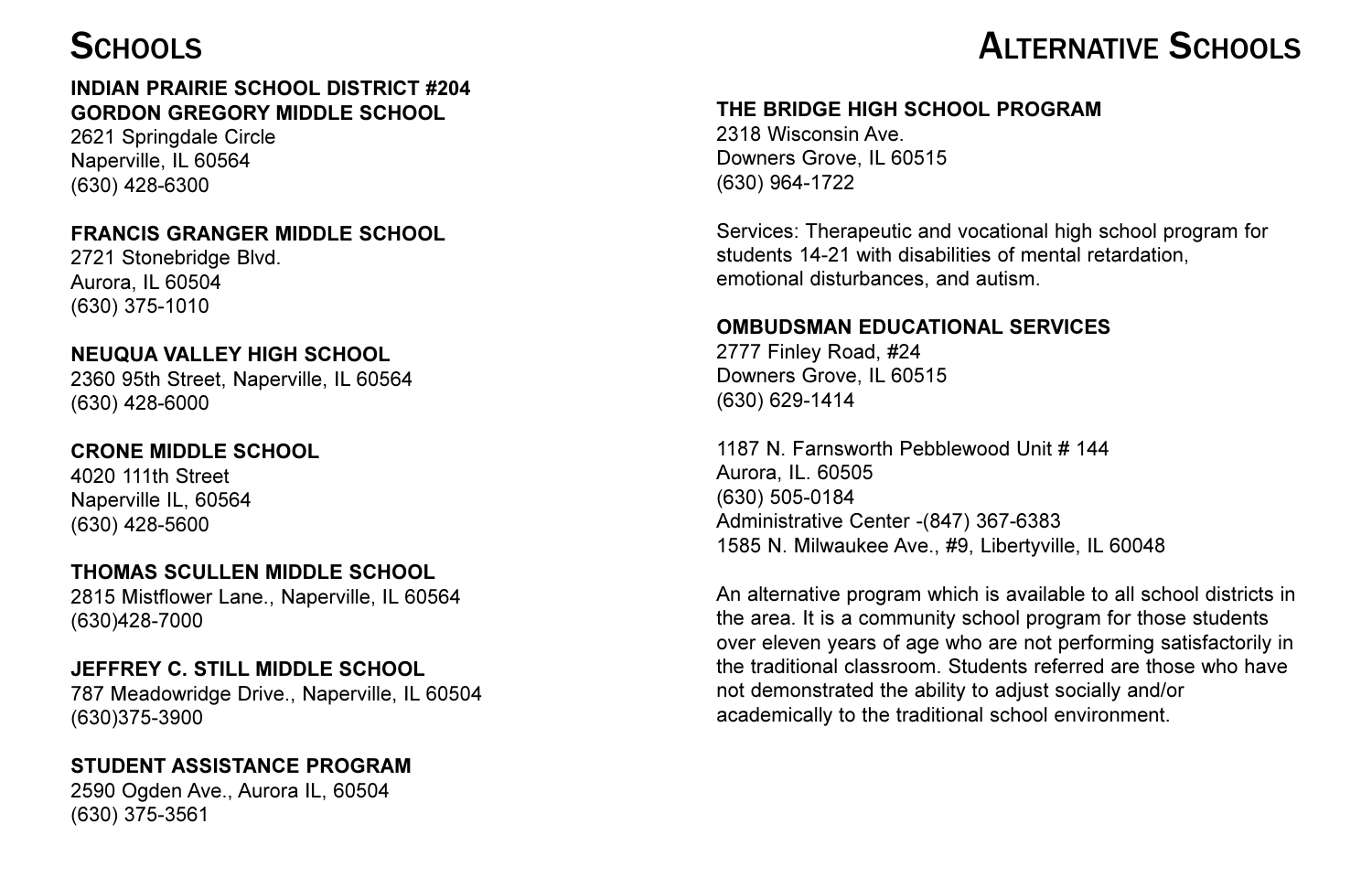### ALTERNATIVE SCHOOLS

#### **KREJCI ACADEMY**

619 E. Franklin, Naperville, IL 60540 (630) 355-6870

Services: Two school programs: 1. Therapeutic, serves severe emotionally and behaviorally disturbed children.

2. Developmentally delayed, serves children & adolescents with mental handicaps, communication disorders, and autism.

#### **THE MANSION**

126 N. Wright, Naperville, IL 60540 (630) 357-1226

Services: Short term alternative education program for high school students, offering an individual teaching approach that emphasizes academic and social success for severely emotionally and behaviorally disturbed teenagers. The Mansion operates five days a week from August to June, and summer school in July.

#### **SCHOOL ASSOCIATION FOR SPECIAL EDUCATION**

6 S 331 Cornwall Rd., Naperville 60540 (630) 778 4500

Services: Special Ed Cooperative in DuPage County serving 24 school districts. Provides programs in the area of Alternative Behavior Disorders, moderate and severely Handicapped, autistic, and communication disorders.

## SUPPORT GROUPS

#### **ALCOHOLICS ANONYMOUS, ALANON/ALATEEN See page 7**

#### **BIG BROTHERS - BIG SISTERS**

222 E. Willow, Wheaton, IL 60187 (630) 682-1802 -24 hour answering machine (630) 415-030 Voice Mail

Services: Recruitment of volunteers to serve as Big Brothers and Big Sisters for one year. Receive youth (7-14 years) into the Big Brothers-Big Sisters program and match them to volunteers who will provide friendship, a standard for behavior, contribute to emotional growth, and enrich maturity.

#### **COMPASSIONATE FRIENDS**

(630) 898-2601 Services: A self-help organization offering friendship and understanding to parents who have suffered the death of a child.

#### **FAMILIES ANONYMOUS**

(773) 777-4442 Fax: (773) 777-4789

Services: For relatives and friends concerned about the use of drugs, alcohol, or related behavioral problems

#### **HOME SCHOOLING FAMILIES OF ILLINOIS** (630) 548-4349

Services: A non-sectarian support group for home schooling families. For meeting information please call.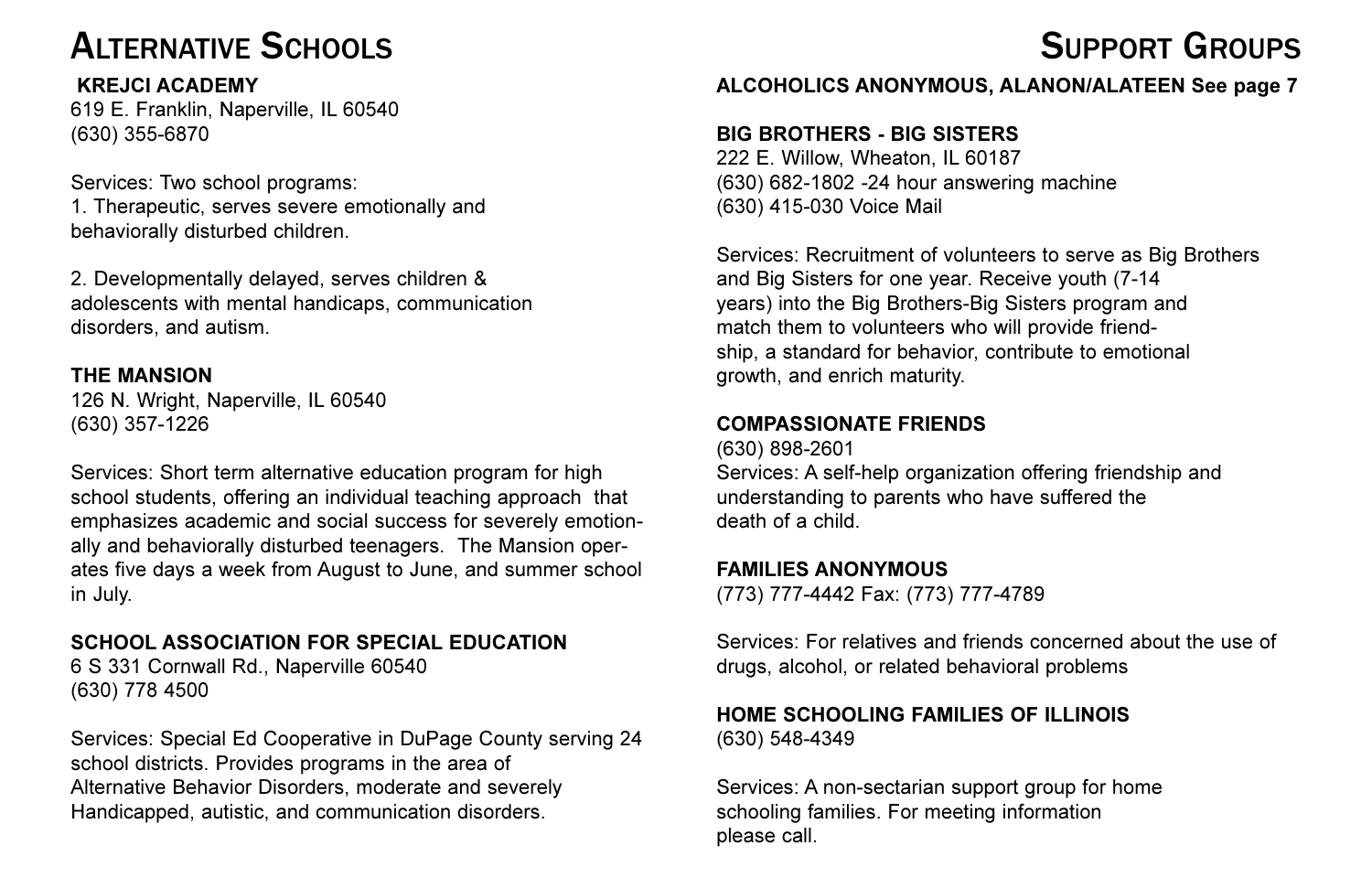#### **NAPERVILLE NEW BEGINNINGS**

St. Raphael Church (630) 355-4545 for info 1215 Modaff, Naperville, IL 60540

Services: A non-denominational support group for separated/divorced/widowed persons sponsored by the Catholic churches in Naperville.

#### **OVEREATERS ANONYMOUS**

(708) 346-0000 -Main Office (708) 222-7309 Answering Service

Services: Offers program of recovery to people with eating problems. Teens welcome!

#### **PFLAG Aurora/Fox Valley Chapter**

Parents, Families and Friends of Lesbians and Gays Meets second Sunday of the month at 2 p.m. at Grace Luthern Church in Aurora. (773) 472-3079

#### **PFLAG DuPage**

Parents, Families and Friends of Lesbians and Gays Begining January 2004 will meet on the third Sunday of the month at 2 p.m. at St. Paul Luthern Church in Wheaton.

### **QUESTIONING YOUTH CENTER "QYC"**

1163 E. Ogden Ave., Ste. 705-337 Naperville, IL 60563 (815) 754-5331

Services: Social, educational, recreational group for gay, lesbian, bisexual, transgender and questioning youth. Ages 14-20. Allies welcome.

#### **SPOUSE SUPPORT**

(630) 968-1880 Ext. 249

Services: A self-help group, directed by a professional for spouses of the unemployed. Call for dates, time and location.

#### **TOUGHLOVE**

1-800-926-KIDS (Local) 1-800-333-1069 (National)

Services: A self-help program for parents troubled by teenage behavior such as: running away, drinking, physically abusive, school problems, and general inappropriate behavior.

## SUPPORT GROUPS SUPPORT GROUPS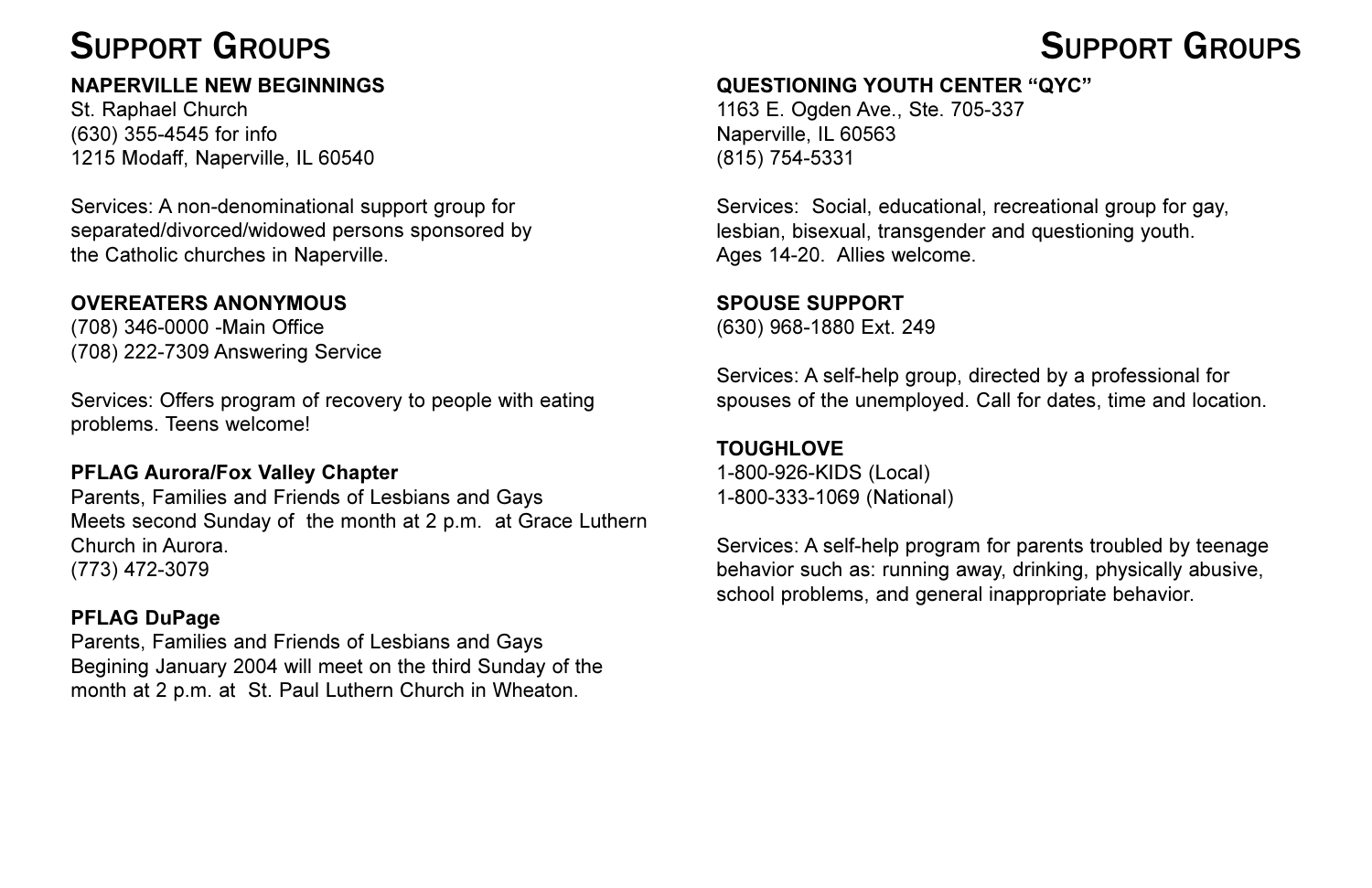### YOUTH AND FAMILY SERVICES

#### **LISLE TOWNSHIP YOUTH AND FAMILY SERVICES**

4721 Indiana Lisle, IL 60532 (630) 968-1880 Fax: (630) 968-4733

Services: Wide range of services for youth and families: prevention programs, after school groups, Life Skills classes, service groups, field trips, Parent University, referrals. Counseling for youth and adults. Grief and addictions counseling. Job Clubs for unemployed.

**TRIAD** / A program to empower senior citizens with knowledge about safety and crime prevention.

#### **NCO YOUTH AND FAMILY SERVICES**

1305 W. Oswego Road Naperville, IL 60540 (630) 961-2992 FAX (630) 961-7251

Services: Group, individual and family counseling; runaway emergency intervention;substance abuse counseling information and referral resources, Group Home for boys; Child Welfare Agency; volunteer training program; Family Wellness; mentoring for families under stress; parenting classes, community presentations and Snow Programs.

### YOUTH AND FAMILY SERVICES

#### **WOODRIDGE COMMUNITY RESOURCE CENTER**

8274 Janes Ave., Woodridge, IL 60517 (630) 910-7027 FAX: (630) 910-0976

Services: Programs available for all ages: After school programs for grades K-6, English as a Second Language, Summer Adult Education Mini-Camp, Youth programs, Parenting classes, Computing classes, Speech Classes and Community Policing.

Counseling: youth, individual, family, group imformation and referral, crisis intervention.

#### **TOWNSHIP OF DOWNERS GROVE -DIVISION OF HUMAN SERVICES**

4340 Prince, Downers Grove, IL 60515 (630) 968-6408 FAX: (630) 968-7302

Services: Services on matters of concern to youth and family, life skills classes at local jr. highs, parent education program, drugs, violence prevention programs and supportive services for courts, schools, and community organizations. Anger managment program for youths ages 12-17.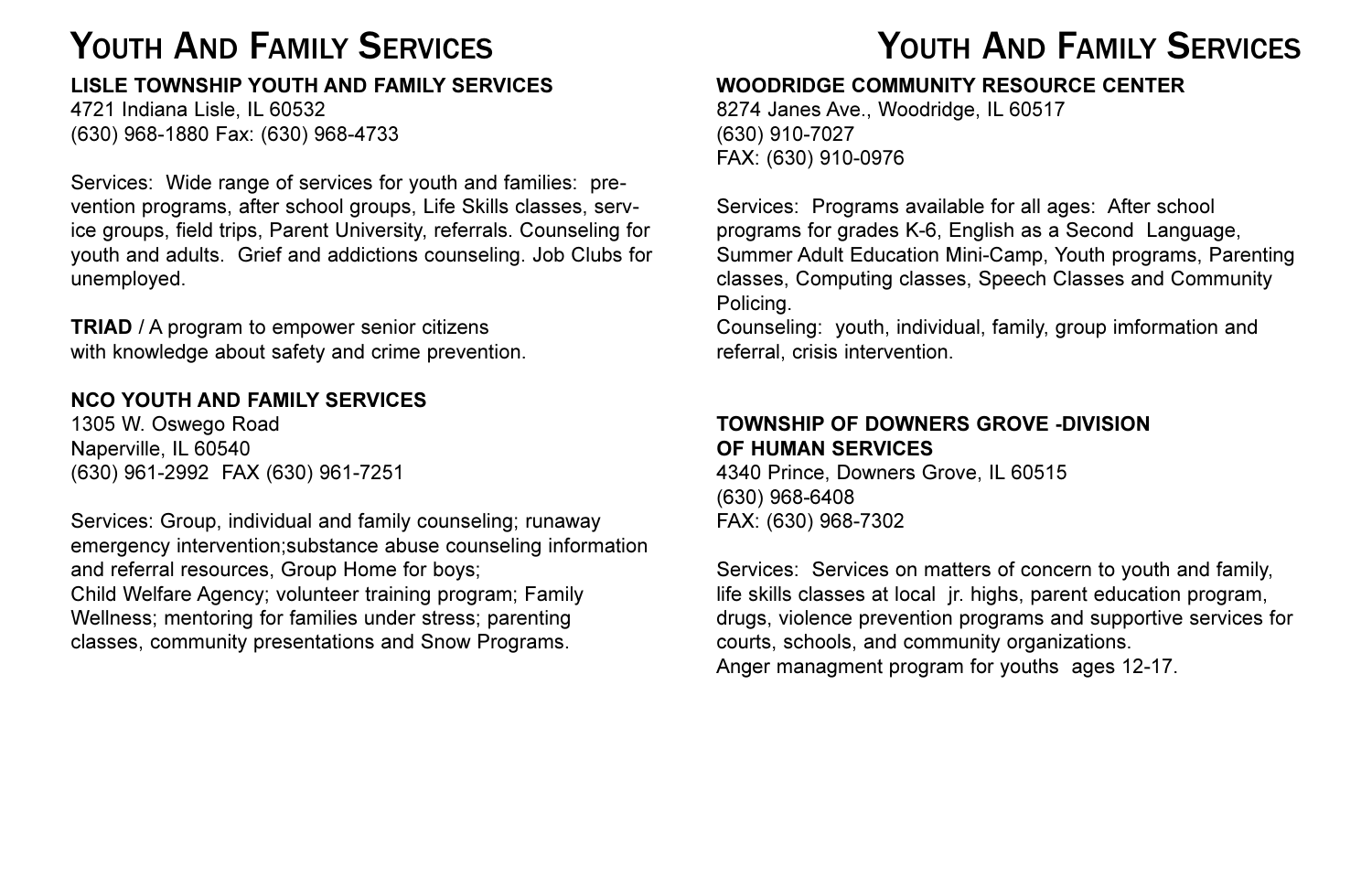### LEISURE TIME ACTIVITIES

#### **BOY SCOUTS OF AMERICA THREE FIRES COUNCIL**

Norris Scout Center, 415 N. Second Street St. Charles, IL 60174 (630) 584-9250 FAX: (630) 584-8598

#### **BOY SCOUTS**

Services: Boy scout troops for boys 11 to 17 years which involve hiking, camping, physical fitness, and mental fitness. Cub scouts for younger boys.

#### **EXPLORERS**

Services: Explorer posts organized with career education in the areas of law enforcement, computer sciences, nuclear sciences, medical opportunities and others. Youths must be 14-20 years of age or have completed 8th grade to be eligible for the co-ed program. Call for local post information.

#### **4-H CLUBS -UNIVERSITY OF ILLINOIS EXTENSION SERVICE, DUPAGE COUNTY**

310 S. County Farm Rd., Suite B, Wheaton, IL 60187 (630) 653-4114

Services: Clubs in Naperville, Woodridge, Lisle, Downers Grove for youth age 8 to 18. Each youth completes a project in his/her interest from over 100 possible projects. Clubs meet usually once a month. Also clover buds program for 5 -7 year olds.

### LEISURE TIME ACTIVITIES

#### **GIRL SCOUTS OF DUPAGE COUNTY COUNCIL, INC.**

8 S 021 Route 53, Naperville, IL 60540 (630) 963-6050

Services: Girls K-12th grade: Informal education through growing experiences of life skills, career exploration, self esteem building, decision making and community service activities. Also activities in skiing, backpacking, sailing plus more.

#### **ILLINOIS PRAIRIE COUNSEL CAMPFIRE U.S.A.**

270 N. Eisenhower, Suite 3A, Lombard IL 60148 (630) 629-5160

Services: Provides youth development programs including: clubs, day camp, in-school, after-school and community empowerment.

#### **LIBRARIES**

#### **LISLE LIBRARY**

777 Front Street Lisle, IL 60532 (630) 971-1675

#### **NAPER BLVD. LIBRARY**

203 S. Naper Blvd. Naperville, IL, 60565 (630) 961-4100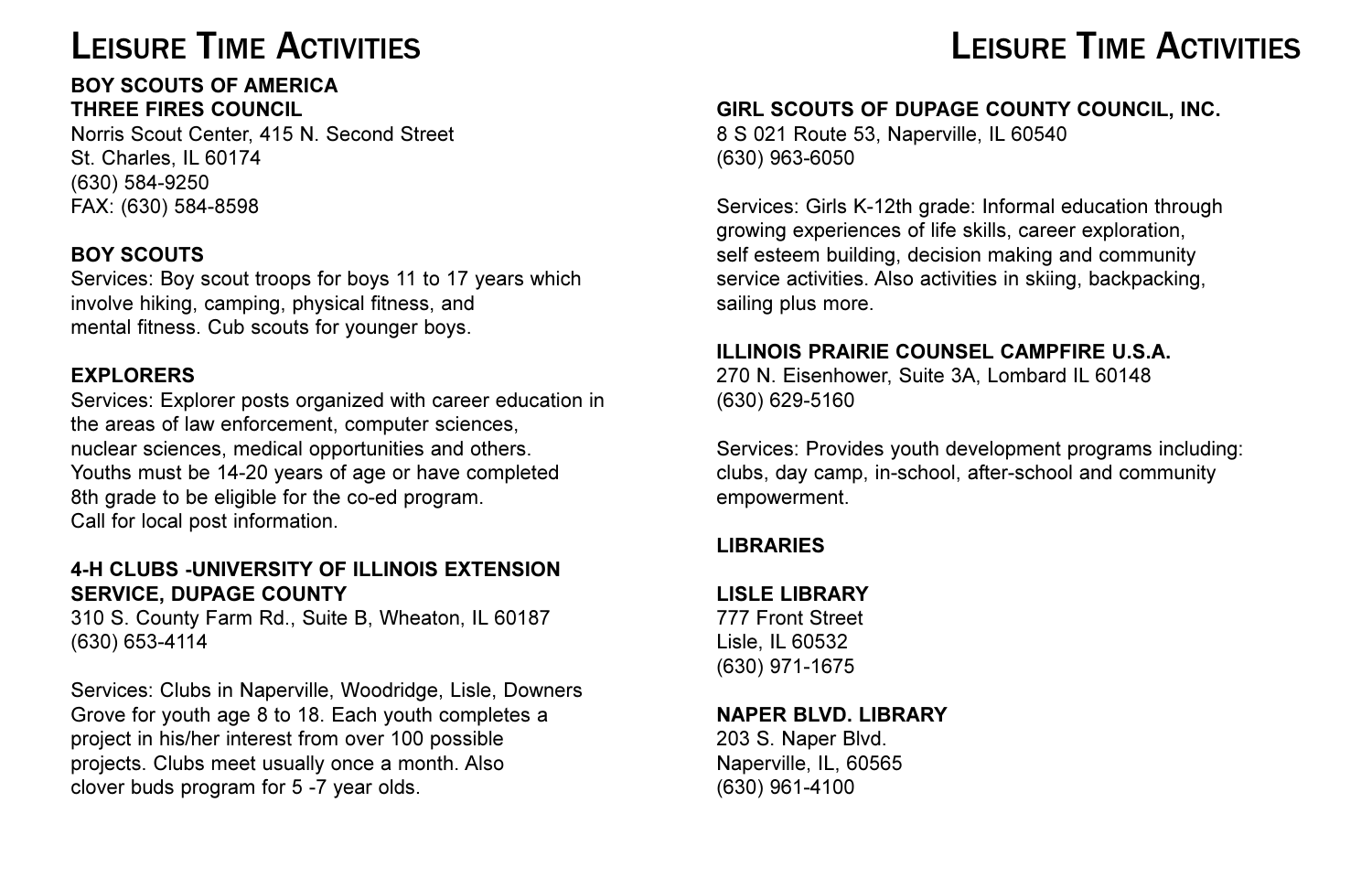### LEISURE TIME ACTIVITIES

**LIBRARIES** contd.

#### **NICHOLS LIBRARY**

200 W. Jefferson Naperville, IL 60540 (630) 355-1540

**95th STREET LIBRARY**

3015 Cedar Glade Dr. Naperville, IL 60564 (630) 961-4100

#### **WOODRIDGE LIBRARY**

3 Plaza Drive Woodridge, IL 60517 (630) 964-7899

#### **PARK DISTRICTS**

#### **LISLE PARK DISTRICT**

1825 Short Street, Lisle, IL 60532 (630) 964-3410

Services: Over 350 recreation programs and 40 special events are offered for participants of all ages. The recreation staff provides a wide range of leisure time activities including extensive youth program offerings.

### LEISURE TIME ACTIVITIES

**PARK DISTRICTS** contd.

#### **MEADOWS CENTER**

5801 Westview Lane, Lisle, IL 60532 (630) 969-0992

Services: Preschool. Senior Center. Classes/programs.

#### **NAPERVILLE PARK DISTRICT**

320 W. Jackson, Naperville, IL 60540 (630) 848-5000

Services: The agency provides residents of Naperville with a wide variety of Leisure Programs and Services. The N.O.W. Program specifically serves the needs of the Jr. High School age group. The program is held on Friday evenings at Madison Jr. High School, Jefferson Jr. High School and offers activities such as open gym, dancing, table games and refreshments. Pre-registration is required.

#### **WOODRIDGE PARK DISTRICT**

2909 Forest Glen Parkway, Woodridge, IL 60517 (630) 985-0300

Services: Park District provides a wide variety of leisure programs and services for all ages in the community. Friday Night Jr. High dances, Teen open gym, Teen summer camp and Teen field trips. Teen committee & Teen instructional programs. In addition, many of the District's volunteer programs are available for teens.